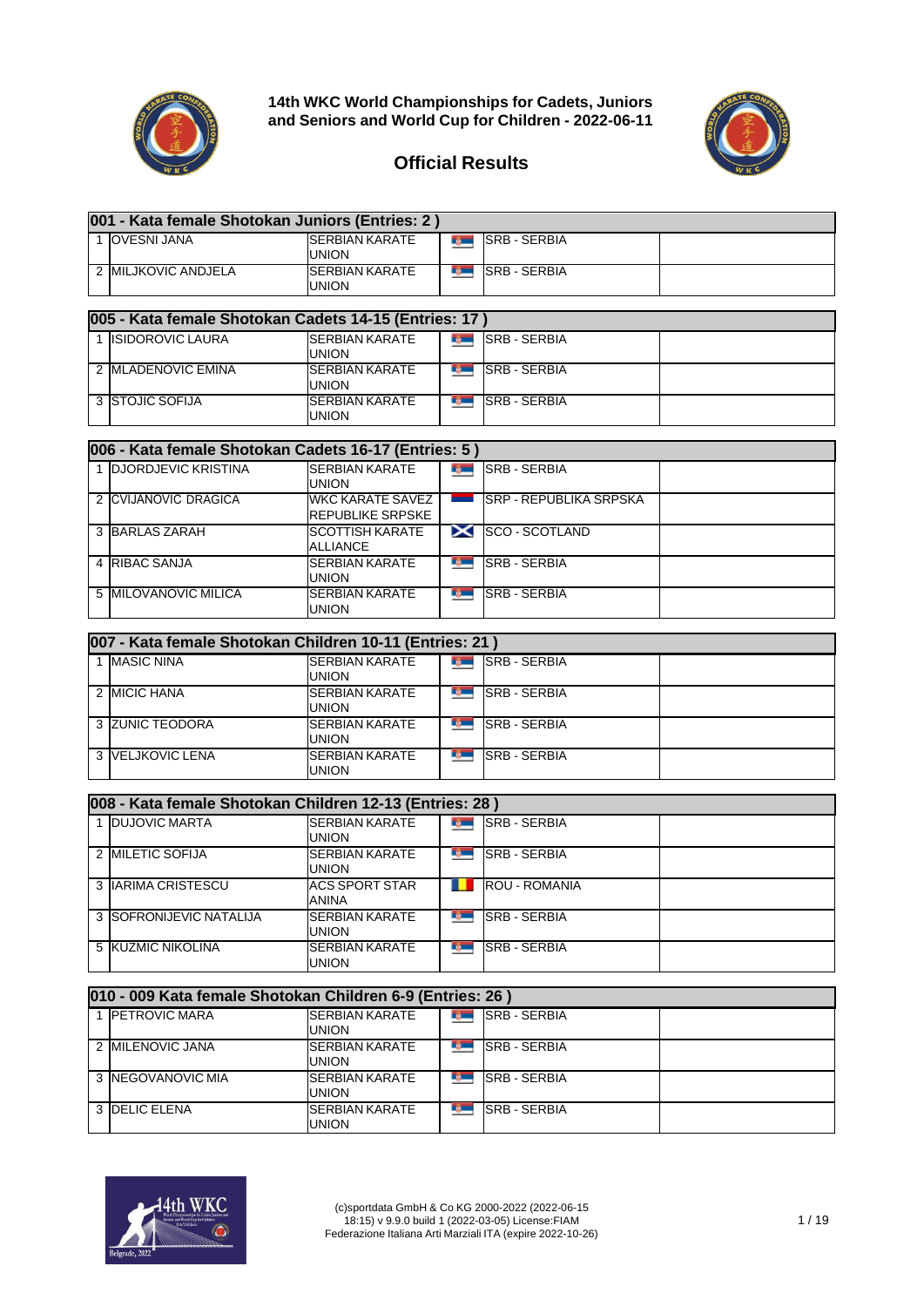

**14th WKC World Championships for Cadets, Juniors and Seniors and World Cup for Children - 2022-06-11**



#### **Official Results**

| 5 SIMOVIC EMILIJA                                          | <b>SERBIAN KARATE</b><br><b>UNION</b>                                               |                | <b>SRB-SERBIA</b>                         |  |
|------------------------------------------------------------|-------------------------------------------------------------------------------------|----------------|-------------------------------------------|--|
| 011 - Kata female Shotokan Seniors 18-40 (Entries: 6)      |                                                                                     |                |                                           |  |
| 1 NEDELJKOVIC IVANA                                        | <b>SERBIAN KARATE</b><br><b>UNION</b>                                               |                | <b>SRB-SERBIA</b>                         |  |
| 2 CVIJANOVIĆ DANIJELA                                      | <b>WKC KARATE SAVEZ</b><br><b>REPUBLIKE SRPSKE</b>                                  |                | <b>SRP - REPUBLIKA SRPSKA</b>             |  |
| 3 ORLOVIC BOJANA                                           | <b>SERBIAN KARATE</b><br>union                                                      | rg m           | <b>SRB - SERBIA</b>                       |  |
| 4 IVANOVIC ANDJELA                                         | <b>SERBIAN KARATE</b><br>UNION                                                      | rg –           | <b>SRB - SERBIA</b>                       |  |
| 5 LA BARBERA CARLOTTA                                      | <b>FEDERAZIONE</b><br><b>ITALIANA ARTI</b><br><b>MARZIALI</b>                       | ш              | <b>ITA - ITALY</b>                        |  |
| 012 - Kata female Shotokan Seniors 41-50 (Entries: 3)      |                                                                                     |                |                                           |  |
| 1 GWYNNE ASHLEY                                            | <b>SCOTTISH KARATE</b><br><b>ALLIANCE</b>                                           |                | SCO-SCOTLAND                              |  |
| 2 MIRKOVIĆ TATJANA                                         | <b>WKC KARATE SAVEZ</b><br><b>REPUBLIKE SRPSKE</b>                                  | <b>Service</b> | <b>SRP - REPUBLIKA SRPSKA</b>             |  |
| 2 IVANOVIC SELENA                                          | <b>SERBIAN KARATE</b><br><b>UNION</b>                                               |                | <b>THE SRB-SERBIA</b>                     |  |
| 013 - 003 Kata female Wado-Shito Cadets 16-17 (Entries: 3) |                                                                                     |                |                                           |  |
| 1 SUJICA TAMARA                                            | <b>SERBIAN KARATE</b><br><b>UNION</b>                                               | $\frac{1}{2}$  | <b>SRB - SERBIA</b>                       |  |
| 2 KERECKI IVA                                              | <b>SERBIAN KARATE</b><br>UNION                                                      |                | <b>SRB-SERBIA</b>                         |  |
| 3 PEŠOVIK BOJANA                                           | WKDU - MKD - WADO<br><b>KARATE DO UNION -</b><br>NORTH MACEDONIA                    |                | <b>MKD - NORTH MACEDONIA</b>              |  |
| 015 - Kata female Wadoryu Children 12-13 (Entries: 7)      |                                                                                     |                |                                           |  |
| 1 DAVITKOVA VANESA                                         | WKDU - MKD - WADO<br><b>KARATE DO UNION -</b><br>NORTH MACEDONIA                    | ₩              | MKD - NORTH MACEDONIA                     |  |
| 2 TOMEVA MIHAELA                                           | WKDU - MKD - WADO<br><b>KARATE DO UNION -</b><br>NORTH MACEDONIA                    | ₩              | MKD - NORTH MACEDONIA                     |  |
| 3 KUZMANOVA - SENTOVA MIA                                  | WKDU - MKD - WADO<br><b>KARATE DO UNION -</b><br>NORTH MACEDONIA                    | ₩              | MKD - NORTH MACEDONIA                     |  |
| 4 STOJOVA JOVANA                                           | WKDU - MKD - WADO<br><b>KARATE DO UNION -</b><br>NORTH MACEDONIA                    |                | <b>EXAMPLE IN A DELIVER THE MACEDONIA</b> |  |
| 016 - 014 Kata female Wadoryu Children 8-11 (Entries: 4)   |                                                                                     |                |                                           |  |
| 1 JOVANOVSKA TINA                                          | <b>WKDU - MKD - WADO</b><br>KARATE DO UNION -                                       | ₩              | MKD - NORTH MACEDONIA                     |  |
| 2 DIMITRIEVA JANA                                          | NORTH MACEDONIA<br>WKDU - MKD - WADO<br><b>KARATE DO UNION -</b><br>NORTH MACEDONIA | ₩              | <b>IMKD - NORTH MACEDONIA</b>             |  |
| 3 JANEVSKA BOŽICA                                          | WKDU - MKD - WADO<br>KARATE DO UNION -                                              | ₩              | MKD - NORTH MACEDONIA                     |  |



NORTH MACEDONIA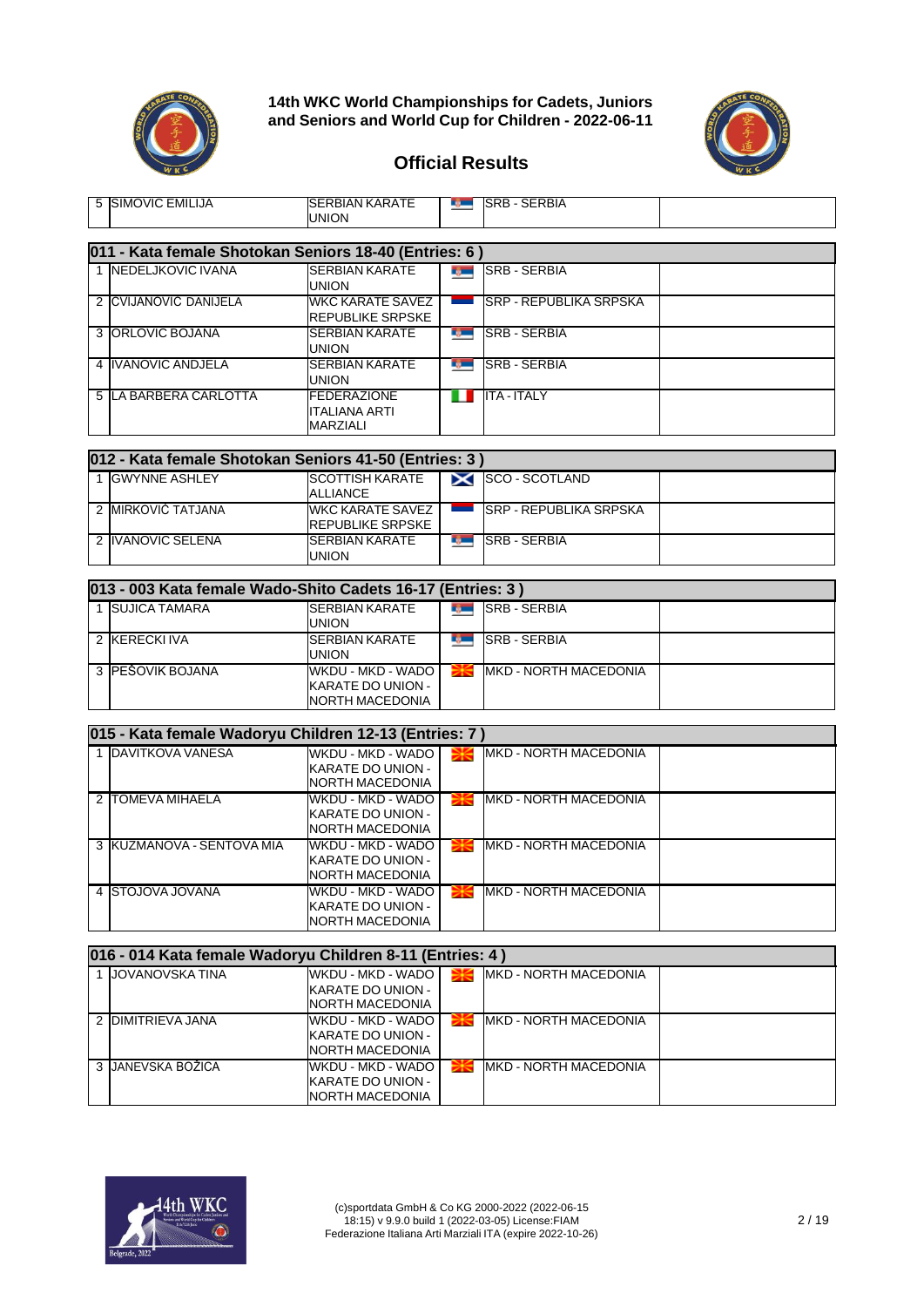



| MKD - NORTH MACEDONIA<br>WKDU - MKD - WADO I<br><b>ITRAJANOVSKA ALEKSIJA</b><br>KARATE DO UNION -<br><b>NORTH MACEDONIA</b> |
|-----------------------------------------------------------------------------------------------------------------------------|
|-----------------------------------------------------------------------------------------------------------------------------|

| <u> 017 - 002 - 004 Kata female Wad-Goju-Shito Seniors 18-40 (Entries: 5 )</u> |                                                  |                  |                     |  |  |  |  |
|--------------------------------------------------------------------------------|--------------------------------------------------|------------------|---------------------|--|--|--|--|
| <b>MILENKOVIC BOJANA</b>                                                       | <b>SERBIAN KARATE</b><br>UNION                   | D.               | <b>SRB - SERBIA</b> |  |  |  |  |
| 2 CORTESI GIULIA                                                               | <b>IFEDERAZIONE</b><br>ITALIANA ARTI<br>MARZIALI |                  | <b>ITA - ITALY</b>  |  |  |  |  |
| 3 GIARDULLO WENDY                                                              | <b>UNION ARGENTINA</b><br>DE KARATE              |                  | ARG - ARGENTINA     |  |  |  |  |
| 4 STEPANOVIC SLADJANA                                                          | <b>ISERBIAN KARATE</b><br><b>UNION</b>           | <b>ROLL</b>      | <b>SRB-SERBIA</b>   |  |  |  |  |
| 5 KOSTIC KSENIJA                                                               | <b>SERBIAN KARATE</b><br>UNION                   | <b>TELESCOPE</b> | <b>SRB-SERBIA</b>   |  |  |  |  |

| 023 - Kata male Shotokan Cadets 14-15 (Entries: 5) |                                              |                 |                                               |  |  |  |
|----------------------------------------------------|----------------------------------------------|-----------------|-----------------------------------------------|--|--|--|
| 1 KLADUSAK KENAN                                   | WTKA BOSNA AND<br><b>HERCEGOVINA</b>         |                 | <b>BIH - BOSNIA AND</b><br><b>HERZEGOVINA</b> |  |  |  |
| 2 SLIVKA KRISTIJAN                                 | <b>SERBIAN KARATE</b><br><b>UNION</b>        | <b>III.</b>     | <b>SRB - SERBIA</b>                           |  |  |  |
| 3 RATKOVAC MARKO                                   | <b>WKC KARATE SAVEZ</b><br>IREPUBLIKE SRPSKE |                 | <b>ISRP - REPUBLIKA SRPSKA</b>                |  |  |  |
| 4 KOSTADINOVIC LAZAR                               | <b>ISERBIAN KARATE</b><br><b>UNION</b>       | <b>REGISTER</b> | <b>SRB - SERBIA</b>                           |  |  |  |
| 5 ILIC MIHAILO                                     | <b>SERBIAN KARATE</b><br><b>UNION</b>        | <b>Light</b>    | <b>SRB - SERBIA</b>                           |  |  |  |

| 024 - Kata male Shotokan Cadets 16-17 (Entries: 3) |                                        |  |                     |  |  |  |
|----------------------------------------------------|----------------------------------------|--|---------------------|--|--|--|
| <b>IPETROVIC LAZAR</b>                             | <b>ISERBIAN KARATE</b><br>UNION        |  | <b>SRB - SERBIA</b> |  |  |  |
| 2 SAVIC NEMANJA                                    | <b>ISERBIAN KARATE</b><br><b>UNION</b> |  | <b>SRB - SERBIA</b> |  |  |  |
| 3 <b>IDJORDJEVIC PETAR</b>                         | <b>SERBIAN KARATE</b><br>union         |  | <b>SRB - SERBIA</b> |  |  |  |

| 025 - 021 Kata male Shoto-Shorin Children 10-11 (Entries: 9) |                                             |              |                                |  |  |  |
|--------------------------------------------------------------|---------------------------------------------|--------------|--------------------------------|--|--|--|
| <b>JANICIJEVIC LAZAR</b>                                     | <b>SERBIAN KARATE</b><br>UNION              |              | <b>SRB - SERBIA</b>            |  |  |  |
| 2 DANIČIĆ DARKO                                              | <b>WKC KARATE SAVEZ</b><br>REPUBLIKE SRPSKE |              | <b>ISRP - REPUBLIKA SRPSKA</b> |  |  |  |
| 3 JANKOVIC VLADIMIR                                          | <b>SERBIAN KARATE</b><br>union              | <b>ILLEN</b> | <b>SRB - SERBIA</b>            |  |  |  |
| 4 MAHMUTOVIC DARIS                                           | <b>SERBIAN KARATE</b><br>union              |              | <b>SRB - SERBIA</b>            |  |  |  |
| 4 <b>POPOVIC ILIJA</b>                                       | <b>SERBIAN KARATE</b><br>union              | <b>BULK</b>  | <b>SRB - SERBIA</b>            |  |  |  |

| 026 - Kata male Shotokan Children 12-13 (Entries: 17) |                                                    |  |                                |  |  |  |  |
|-------------------------------------------------------|----------------------------------------------------|--|--------------------------------|--|--|--|--|
| 1 ANDREI NISTOR                                       | <b>ACS SPORT STAR</b><br>ANINA                     |  | <b>ROU - ROMANIA</b>           |  |  |  |  |
| 2 KATIC FILIP                                         | <b>SERBIAN KARATE</b><br>union                     |  | <b>SRB - SERBIA</b>            |  |  |  |  |
| 3 RADISIC DAVID                                       | <b>SERBIAN KARATE</b><br>UNION                     |  | <b>SRB - SERBIA</b>            |  |  |  |  |
| 4 DUŠANIĆ LAZAR                                       | <b>WKC KARATE SAVEZ</b><br><b>REPUBLIKE SRPSKE</b> |  | <b>ISRP - REPUBLIKA SRPSKA</b> |  |  |  |  |

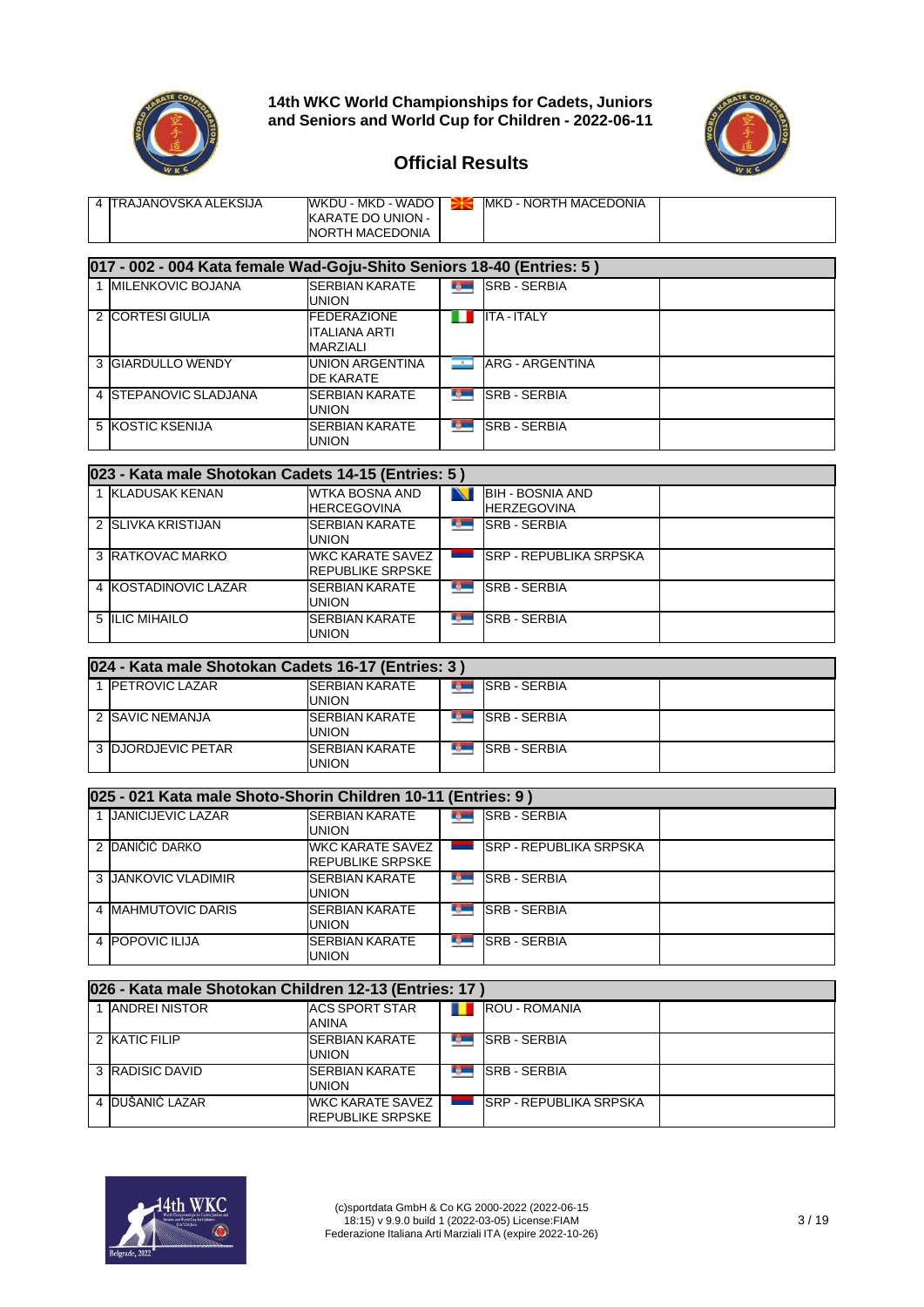



| 5 JANICIJEVIC LUKA                                      | <b>SERBIAN KARATE</b><br><b>UNION</b>                 |                | <b>SRB-SERBIA</b>             |  |
|---------------------------------------------------------|-------------------------------------------------------|----------------|-------------------------------|--|
| 027 - Kata male Shotokan Children 6-7 (Entries: 9)      |                                                       |                |                               |  |
| 1 STOJKOVIC OGNJEN                                      | <b>SERBIAN KARATE</b><br><b>UNION</b>                 | <b>Remarks</b> | <b>SRB - SERBIA</b>           |  |
| 2 STANOJLOVIC DJORDJE                                   | <b>SERBIAN KARATE</b><br><b>UNION</b>                 |                | <b>No. SERBIA</b>             |  |
| 3 ANTONIJEVIC NEMANJA                                   | <b>SERBIAN KARATE</b><br><b>UNION</b>                 |                | <b>SRB - SERBIA</b>           |  |
| 4 DUGIĆ ANDREJ                                          | <b>WKC KARATE SAVEZ</b><br><b>REPUBLIKE SRPSKE</b>    | <b>Service</b> | <b>SRP - REPUBLIKA SRPSKA</b> |  |
| <b>5 KOSTIC VIKTOR</b>                                  | <b>SERBIAN KARATE</b><br><b>UNION</b>                 |                | <b>MORE SERBIA</b>            |  |
| 028 - Kata male Shotokan Children 8-9 (Entries: 21)     |                                                       |                |                               |  |
| 1 PECIC ALEKSA                                          | <b>SERBIAN KARATE</b><br><b>UNION</b>                 | rg —           | <b>SRB - SERBIA</b>           |  |
| 2 MEDAR VUK                                             | <b>SERBIAN KARATE</b><br><b>UNION</b>                 | صرد            | <b>SRB - SERBIA</b>           |  |
| 3 STEVANOVIC JOVAN                                      | <b>SERBIAN KARATE</b><br><b>UNION</b>                 | rj —           | <b>SRB - SERBIA</b>           |  |
| 4 JOVANOVIC LUKA                                        | <b>SERBIAN KARATE</b><br><b>UNION</b>                 | rj w           | <b>SRB - SERBIA</b>           |  |
| 5 MILETIC JAKOV                                         | <b>SERBIAN KARATE</b><br><b>UNION</b>                 | r juni         | <b>SRB - SERBIA</b>           |  |
| 030 - 029 Kata male Shotokan Seniors 18-40 (Entries: 8) |                                                       |                |                               |  |
| 1 CALOVIC MARKO                                         | <b>SERBIAN KARATE</b><br><b>UNION</b>                 |                | <b>SRB-SERBIA</b>             |  |
| 2 ACIMOVIC ZIVKO                                        | <b>SERBIAN KARATE</b><br><b>UNION</b>                 |                | <b>MORE SERBIA</b>            |  |
| 3 SKORIC DUSAN                                          | <b>SERBIAN KARATE</b><br><b>UNION</b>                 | <b>Report</b>  | <b>ISRB - SERBIA</b>          |  |
| 4   UROSEVIC STEFAN                                     | <b>SERBIAN KARATE</b><br><b>UNION</b>                 | rg —           | <b>SRB - SERBIA</b>           |  |
| 5 MARKOVIC MILORAD                                      | <b>SERBIAN KARATE</b><br><b>UNION</b>                 | r gan          | <b>SRB - SERBIA</b>           |  |
| 031 - Kata male Shotokan Seniors 41-50 (Entries: 5)     |                                                       |                |                               |  |
| 1 PETROVIC ZORAN                                        | <b>SERBIAN KARATE</b><br><b>UNION</b>                 |                | <b>SRB-SERBIA</b>             |  |
| 2 MARKOVIC MARJAN                                       | <b>SERBIAN KARATE</b><br><b>UNION</b>                 |                | <b>SRB - SERBIA</b>           |  |
| 3 PAUNOVIC ZORAN                                        | <b>SERBIAN KARATE</b><br><b>UNION</b>                 | nj m           | <b>SRB - SERBIA</b>           |  |
| 4 LOI MARCELLO                                          | <b>KARATE</b><br><b>FEDERATION</b><br><b>SARDINIA</b> | ш              | <b>ITA - ITALY</b>            |  |
| 5 FERNANDO MACEDO HÉLIO                                 | CONFEDERAÇÃO<br><b>BRASILEIRA DE</b><br>KARATÊ-DÔ     | $\bullet$      | <b>BRA - BRAZIL</b>           |  |

| 032 - Kata male Shotokan Seniors 51-60 (Entries: 3) |                                        |                           |                      |  |  |  |  |
|-----------------------------------------------------|----------------------------------------|---------------------------|----------------------|--|--|--|--|
| <b>IJEVTIC SRETEN</b>                               | <b>ISERBIAN KARATE</b><br><b>UNION</b> | <b>SEC</b>                | <b>ISRB - SERBIA</b> |  |  |  |  |
| 2 JELIC TOMISLAV                                    | <b>ISERBIAN KARATE</b><br><b>UNION</b> | <b>FOR THE PERSON NEW</b> | <b>SRB - SERBIA</b>  |  |  |  |  |

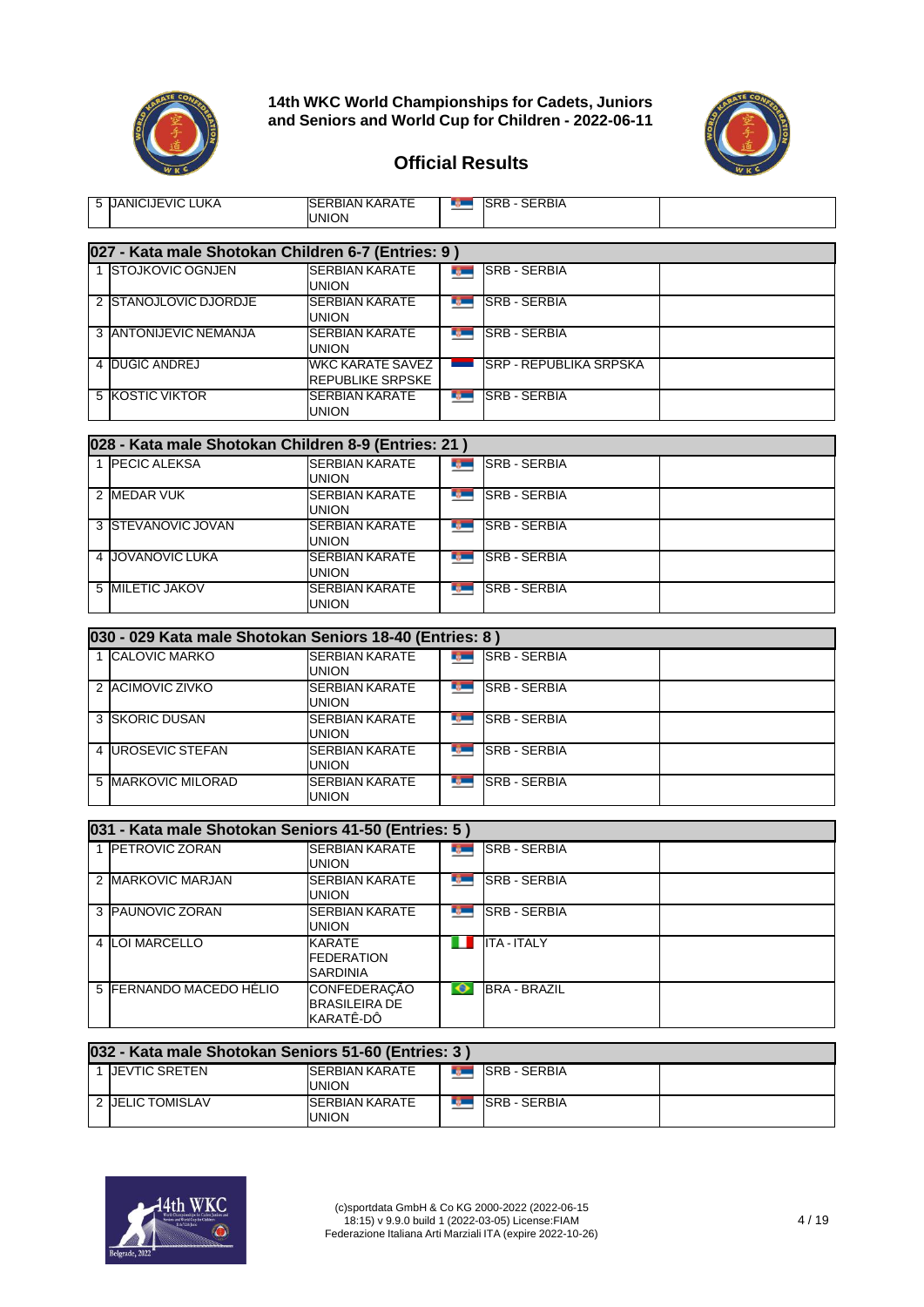



| 3 BROWN PETER                                                  | SCOTTISH KARATE<br>ALLIANCE                                       |              | SCO-SCOTLAND           |  |  |  |  |  |
|----------------------------------------------------------------|-------------------------------------------------------------------|--------------|------------------------|--|--|--|--|--|
| 034 - 018 - 033 Kata male Wado-Shito Cadets 14-17 (Entries: 5) |                                                                   |              |                        |  |  |  |  |  |
| 1 CORNELI GABRIELE                                             | <b>FEDERAZIONE</b><br>IITALIANA ARTI<br><b>MARZIALI</b>           |              | <b>ITA - ITALY</b>     |  |  |  |  |  |
| 2 ICATANIA SAMUELE                                             | <b>FEDERAZIONE</b><br>ITALIANA ARTI<br>MARZIALI                   | . .          | <b>ITA - ITALY</b>     |  |  |  |  |  |
| 3 SANDRI JUAN SALVADOR                                         | <b>UNION ARGENTINA</b><br>DE KARATE                               | $\mathbf{r}$ | <b>ARG - ARGENTINA</b> |  |  |  |  |  |
| 4 IMANCINI FEDERICO                                            | <b>FEDERAZIONE</b><br>ITALIANA ARTI<br>MARZIALI                   | . .          | <b>ITA - ITALY</b>     |  |  |  |  |  |
| 5 RADOJKOVSKI ANDREJ                                           | WKDU - MKD - WADO<br>KARATE DO UNION -<br><b>INORTH MACEDONIA</b> |              | MKD - NORTH MACEDONIA  |  |  |  |  |  |

| 035 - Kata male Wadoryu Children 10-11 (Entries: 6) |                                                                   |   |                               |  |  |  |  |  |
|-----------------------------------------------------|-------------------------------------------------------------------|---|-------------------------------|--|--|--|--|--|
| 1 CONEVSKI LEONARDO                                 | WKDU - MKD - WADO<br>KARATE DO UNION -<br><b>INORTH MACEDONIA</b> |   | <b>IMKD - NORTH MACEDONIA</b> |  |  |  |  |  |
| 2 IVESELINOVSKI MARTIN                              | WKDU - MKD - WADO<br>KARATE DO UNION -<br>INORTH MACEDONIA        |   | <b>IMKD - NORTH MACEDONIA</b> |  |  |  |  |  |
| 3 RISTOVSKI MAKSIM                                  | WKDU - MKD - WADO<br>KARATE DO UNION -<br><b>NORTH MACEDONIA</b>  |   | <b>IMKD - NORTH MACEDONIA</b> |  |  |  |  |  |
| 4 RISTOVSKI ALEKSA                                  | WKDU - MKD - WADO<br>KARATE DO UNION -<br><b>NORTH MACEDONIA</b>  |   | MKD - NORTH MACEDONIA         |  |  |  |  |  |
| 4 TRAJČEVSKI ANDREJ                                 | WKDU - MKD - WADO<br>KARATE DO UNION -<br><b>INORTH MACEDONIA</b> | ≢ | MKD - NORTH MACEDONIA         |  |  |  |  |  |

| 036 - Kata male Wadoryu Children 12-13 (Entries: 4) |                                                                   |  |                               |  |  |  |  |
|-----------------------------------------------------|-------------------------------------------------------------------|--|-------------------------------|--|--|--|--|
| <b>TOMEV MIHAIL</b>                                 | WKDU - MKD - WADO<br>KARATE DO UNION -<br><b>INORTH MACEDONIA</b> |  | <b>IMKD - NORTH MACEDONIA</b> |  |  |  |  |
| 2 ANCOVSKI ANTONIJ                                  | WKDU - MKD - WADO<br>KARATE DO UNION -<br>NORTH MACEDONIA         |  | <b>IMKD - NORTH MACEDONIA</b> |  |  |  |  |
| 3 GLIGOROV NIKOLA                                   | WKDU - MKD - WADO<br>KARATE DO UNION -<br>NORTH MACEDONIA         |  | <b>IMKD - NORTH MACEDONIA</b> |  |  |  |  |
| 4 AMPEV ALEN                                        | WKDU - MKD - WADO<br>KARATE DO UNION -<br>NORTH MACEDONIA         |  | <b>IMKD - NORTH MACEDONIA</b> |  |  |  |  |

| 037 - Kata male Wadoryu Children 8-9 (Entries: 5) |                                                                     |    |                       |  |  |  |  |  |
|---------------------------------------------------|---------------------------------------------------------------------|----|-----------------------|--|--|--|--|--|
| 1 DJURISIC MATIJA                                 | <b>SERBIAN KARATE</b><br>UNION                                      | n, | <b>SRB - SERBIA</b>   |  |  |  |  |  |
| 2 PANOV DARIO                                     | WKDU - MKD - WADO  <br>KARATE DO UNION -<br><b>INORTH MACEDONIA</b> |    | MKD - NORTH MACEDONIA |  |  |  |  |  |
| 3 DOSEVSKI DAVID                                  | WKDU - MKD - WADO  <br>KARATE DO UNION -<br>NORTH MACEDONIA         |    | MKD - NORTH MACEDONIA |  |  |  |  |  |

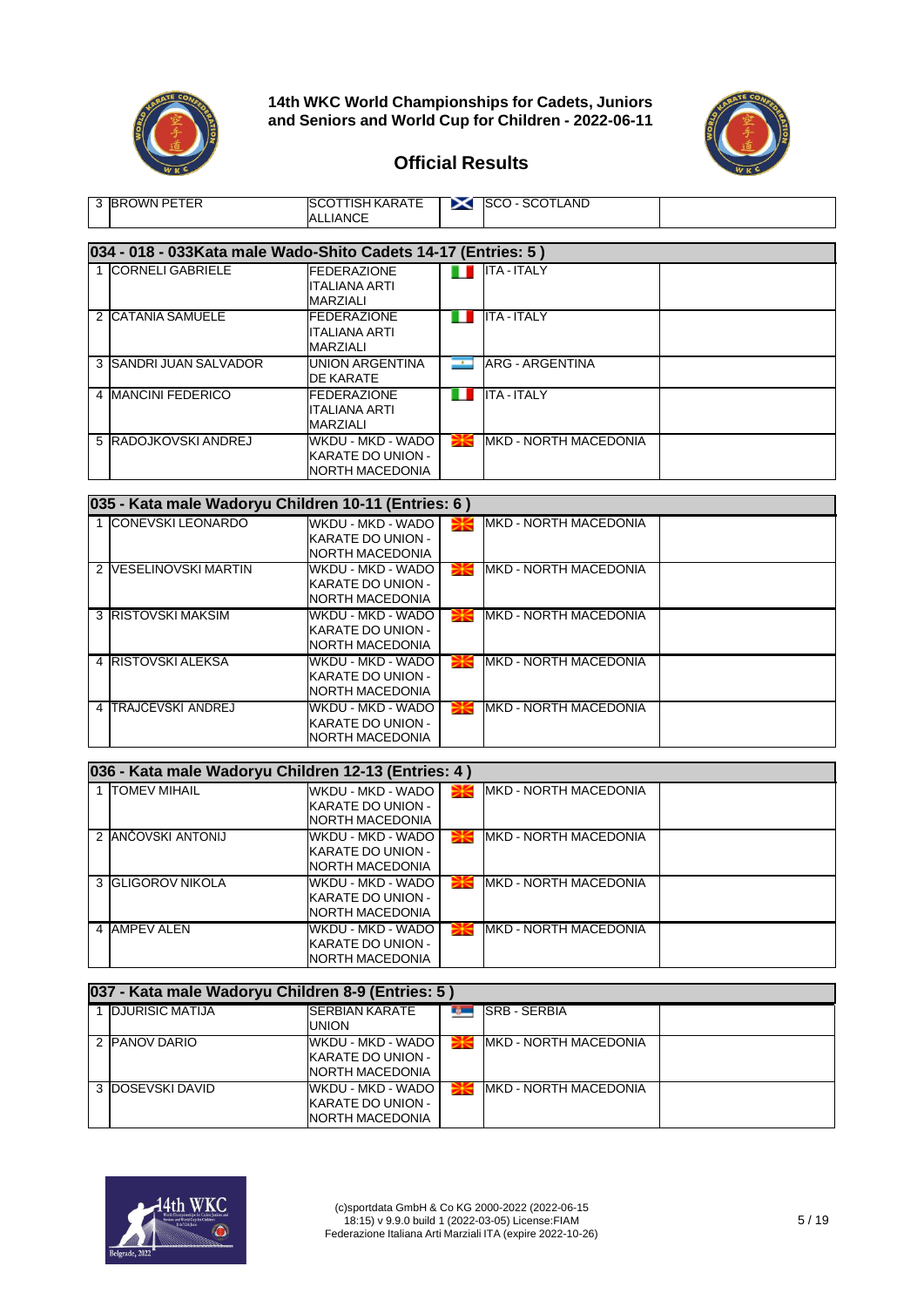



#### **Official Results**

| 4 <b>I</b> MILOSOV LUKA | WKDU - MKD - WADO I<br><b>KARATE DO UNION -</b><br><b>NORTH MACEDONIA</b> | MKD - NORTH MACEDONIA         |  |
|-------------------------|---------------------------------------------------------------------------|-------------------------------|--|
| 5 RISTOVSKI NIKOLA      | WKDU - MKD - WADO I<br>KARATE DO UNION -<br>NORTH MACEDONIA               | <b>IMKD - NORTH MACEDONIA</b> |  |

#### **038 - 019 - 027 Kata male Wado-Shito-Shorin Seniors 18 - 40 (Entries: 4 )** 1 PASQUINI MATTIA **FEDERAZIONE** n F ITA - ITALY ITALIANA ARTI MARZIALI<br>CONFEDERAÇÃO 2 PEZZONIA JÚNIOR NICOLA  $\bullet$ BRA - BRAZIL BRASILEIRA DE KARATÊ-DÔ 3 JOSIFOVIC VUK SERBIAN KARATE **Reco SRB - SERBIA** UNION<br>UNION ARGENTINA ARG - ARGENTINA 4 CHIOGNA IGNACIO H DE KARATE

| 040 - 020 - 039 Kata male Wado-Shito Seniors 50+ (Entries: 4) |                                                         |  |                     |  |  |  |  |  |
|---------------------------------------------------------------|---------------------------------------------------------|--|---------------------|--|--|--|--|--|
| RADOVIC MIROSLAV                                              | <b>ISERBIAN KARATE</b><br>union                         |  | <b>SRB - SERBIA</b> |  |  |  |  |  |
| 2 ZELICH CLAUDIO                                              | <b>UNION ARGENTINA</b><br>DE KARATE                     |  | ARG - ARGENTINA     |  |  |  |  |  |
| 3 ILA MOTTA BENEDETTO                                         | <b>IFEDERAZIONE</b><br>ITALIANA ARTI<br><b>MARZIALI</b> |  | <b>ITA - ITALY</b>  |  |  |  |  |  |

| 045 - 041 Kata Team female Shoto-Shito Seniors 18-40 (Entries: 2)                                                   |                                                    |  |                                |  |  |  |  |  |
|---------------------------------------------------------------------------------------------------------------------|----------------------------------------------------|--|--------------------------------|--|--|--|--|--|
| <b>ISERBIAN KARATE UNION</b><br>- RADOSAVLJEVIC NEVENA<br>- MILENKOVIC TEODORA<br>- MILENKOVIC BOJANA               | <b>SERBIAN KARATE</b><br>UNION                     |  | <b>SRB - SERBIA</b>            |  |  |  |  |  |
| 2 WKC KARATE SAVEZ<br><b>IREPUBLIKE SRPSKE</b><br>- CVIJANOVIĆ DANIJELA<br>- PAVLOVIĆ MILJANA<br>- LEKANOVIĆ JOVANA | <b>WKC KARATE SAVEZ</b><br><b>REPUBLIKE SRPSKE</b> |  | <b>ISRP - REPUBLIKA SRPSKA</b> |  |  |  |  |  |

| 046 - 044 Kata Team female Wado-Shoto Children 8-11 (Entries: 3)                       |                                                                   |                    |                               |  |  |  |  |  |
|----------------------------------------------------------------------------------------|-------------------------------------------------------------------|--------------------|-------------------------------|--|--|--|--|--|
| 1 WKDU - F1<br>- TRAJANOVSKA ALEKSIJA<br>- JANEVSKA BOŽICA<br>- DIMITRIEVA JANA        | WKDU - MKD - WADO<br>KARATE DO UNION -<br><b>INORTH MACEDONIA</b> |                    | <b>IMKD - NORTH MACEDONIA</b> |  |  |  |  |  |
| 2 ISERBIAN KARATE UNION<br>- PETKOVIC OLIVERA<br>- JANKOVIC JOVANA<br>- ALEKSIC TIHANA | <b>SERBIAN KARATE</b><br><b>UNION</b>                             | <b>REGISTER</b>    | <b>SRB-SERBIA</b>             |  |  |  |  |  |
| 3 ISERBIAN KARATE UNION<br>- POPOVIC ANA<br>- MIRKOVIC ANDRIJANA<br>- ADAMOVIC SOFIJA  | <b>SERBIAN KARATE</b><br><b>UNION</b>                             | <b>The Company</b> | <b>SRB-SERBIA</b>             |  |  |  |  |  |

| 047 - 043 Kata Team female Wado-Shoto Children 12-13 (Entries: 4) |                                        |  |                        |  |  |  |  |
|-------------------------------------------------------------------|----------------------------------------|--|------------------------|--|--|--|--|
| ISERBIAN KARATE UNION                                             | <b>ISERBIAN KARATE</b><br><b>UNION</b> |  | <b>THE ISRB-SERBIA</b> |  |  |  |  |

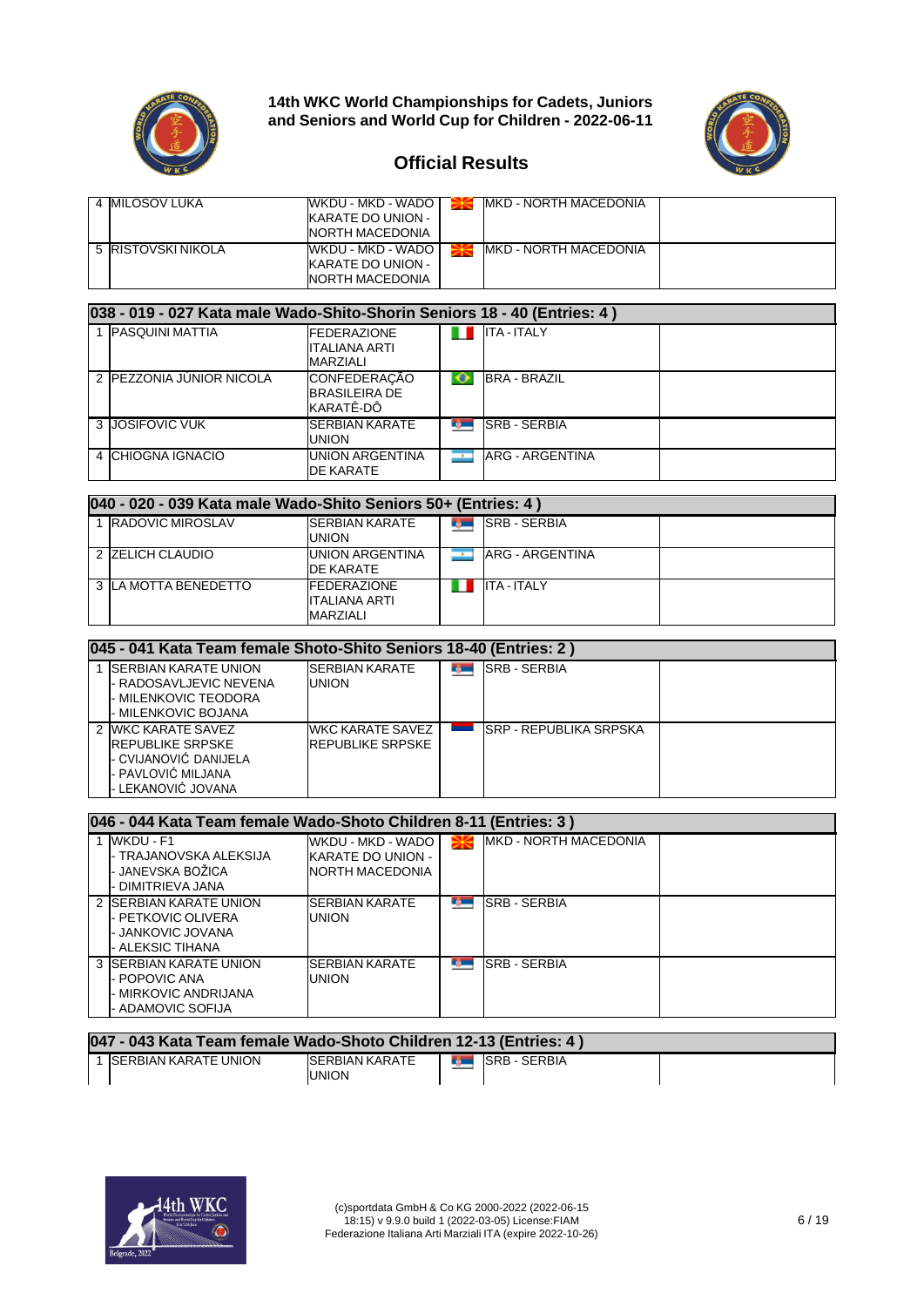



| SOFRONIJEVIC NATALIJA<br>MILOSEVIC ALEKSANDRA<br>DIMITRIJEVIC TEODORA       |                                                            |                               |  |
|-----------------------------------------------------------------------------|------------------------------------------------------------|-------------------------------|--|
| 2 WKDU - F4<br>∙ JANEVSKA BOŽICA<br>DRAGANOVSKA ANABELA<br>DAVITKOVA VANESA | WKDU - MKD - WADO<br>KARATE DO UNION -<br>NORTH MACEDONIA  | <b>MKD - NORTH MACEDONIA</b>  |  |
| 2 WKDU F2<br>TOMEVA MIHAELA<br>- KUZMANOVA - SENTOVA MIA<br>JOVANOVSKA TINA | WKDU - MKD - WADO<br>KARATE DO UNION -<br>INORTH MACEDONIA | MKD - NORTH MACEDONIA         |  |
| 4 WKDU-F3<br>- NIKOLOVSKA JOVANA<br>MONEVSKA MIHAELA<br>STOJOVA JOVANA      | WKDU - MKD - WADO<br>KARATE DO UNION -<br>NORTH MACEDONIA  | <b>IMKD - NORTH MACEDONIA</b> |  |

| 052 - 051 Kata Team male Shotokan Seniors 18+ (Entries: 3)                                     |                                |                 |                      |  |  |  |  |  |
|------------------------------------------------------------------------------------------------|--------------------------------|-----------------|----------------------|--|--|--|--|--|
| <b>ISERBIAN KARATE UNION</b><br><b>SKORIC DUSAN</b><br>- SAVIC NEMANJA<br>- PETUHOV ALEKSANDAR | <b>SERBIAN KARATE</b><br>UNION | <b>DO</b>       | <b>ISRB - SERBIA</b> |  |  |  |  |  |
| 2 ISERBIAN KARATE UNION<br>- UROSEVIC STEFAN<br>- RAJCIC NIKOLA<br>- PETROVIC ZORAN            | <b>SERBIAN KARATE</b><br>union | <b>REGISTER</b> | <b>ISRB - SERBIA</b> |  |  |  |  |  |
| 3 ISERBIAN KARATE UNION<br>- PAUNOVIC ZORAN<br>- JEVTIC SRETEN<br><b>JELIC TOMISLAV</b>        | <b>SERBIAN KARATE</b><br>union | <b>Table</b>    | <b>ISRB - SERBIA</b> |  |  |  |  |  |

| 055 - 048 - 054 Kata Team male Wado-Shoto Children 10-13 (Entries: 3 )                       |                                                           |     |                               |  |  |  |  |  |
|----------------------------------------------------------------------------------------------|-----------------------------------------------------------|-----|-------------------------------|--|--|--|--|--|
| <b>ISERBIAN KARATE UNION</b><br>- PETROVIC MILOS<br>- GOJKOVIC KRISTIJAN<br>- GOJKOVIC DAVID | <b>SERBIAN KARATE</b><br>UNION                            | m n | <b>SRB - SERBIA</b>           |  |  |  |  |  |
| 2 WKDU-4<br>I- TOMEV MIHAIL<br>- RADOJKOVSKI ANDREJ<br>- GLIGOROV NIKOLA                     | WKDU - MKD - WADO<br>KARATE DO UNION -<br>NORTH MACEDONIA |     | <b>IMKD - NORTH MACEDONIA</b> |  |  |  |  |  |
| 3 DARIO PANOV<br>- CONEVSKI LEONARDO<br>- ANČOVSKI ANTONIJ<br>- AMPEV ALEN                   | WKDU - MKD - WADO<br>KARATE DO UNION -<br>NORTH MACEDONIA |     | <b>IMKD - NORTH MACEDONIA</b> |  |  |  |  |  |

| 056 - 049 - 050 Kata Team male Wado-Shoto Children 6-9 (Entries: 3)                          |                                                                  |               |                               |  |  |  |  |
|----------------------------------------------------------------------------------------------|------------------------------------------------------------------|---------------|-------------------------------|--|--|--|--|
| <b>ISERBIAN KARATE UNION</b><br>- STOJKOVIC UROS<br>- STANOJLOVIC VELJKO<br>- PAVLOVIC DUSAN | <b>SERBIAN KARATE</b><br><b>UNION</b>                            |               | <b>SRB - SERBIA</b>           |  |  |  |  |
| 2 ISERBIAN KARATE UNION<br>- MARKOVIC UROS<br>- DJOKIC BOGDAN<br>- ANTONIJEVIC NEMANJA       | <b>SERBIAN KARATE</b><br><b>UNION</b>                            | <b>READER</b> | <b>SRB-SERBIA</b>             |  |  |  |  |
| 3 WKC1<br>- RISTOVSKI NIKOLA<br>- MILOSOV LUKA<br>DOSEVSKI DAVID                             | WKDU - MKD - WADO<br>KARATE DO UNION -<br><b>NORTH MACEDONIA</b> |               | <b>IMKD - NORTH MACEDONIA</b> |  |  |  |  |

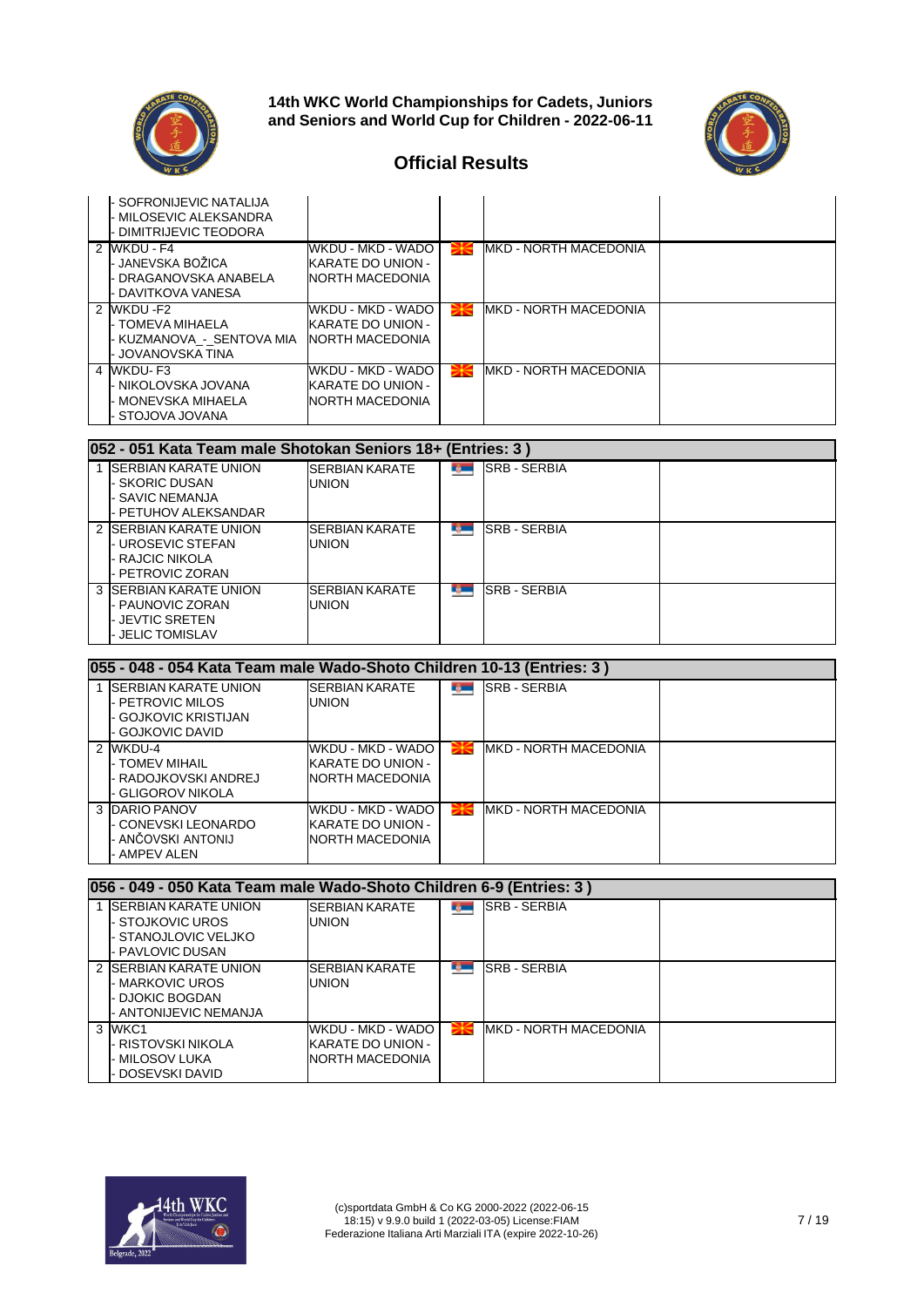



| 057 - Kumite female ippon Cadets 14-15 (Entries: 5) |                                |  |                      |  |  |  |  |  |
|-----------------------------------------------------|--------------------------------|--|----------------------|--|--|--|--|--|
| <b>DJORDJEVIC NEDA</b>                              | <b>SERBIAN KARATE</b><br>UNION |  | <b>SRB - SERBIA</b>  |  |  |  |  |  |
| 2 DJUSIC NATALIJA                                   | <b>SERBIAN KARATE</b><br>UNION |  | <b>SRB - SERBIA</b>  |  |  |  |  |  |
| 3 LONCAR JULIJA                                     | <b>SERBIAN KARATE</b><br>UNION |  | <b>SRB - SERBIA</b>  |  |  |  |  |  |
| 3 IIASMINA MOISA                                    | <b>ACS SPORT STAR</b><br>ANINA |  | <b>ROU - ROMANIA</b> |  |  |  |  |  |

| 058 - Kumite female ippon Cadets 16-17 (Entries: 5) |                                       |  |                     |  |  |  |  |  |
|-----------------------------------------------------|---------------------------------------|--|---------------------|--|--|--|--|--|
| 1 PANTELIC MILICA                                   | <b>SERBIAN KARATE</b><br><b>UNION</b> |  | <b>SRB-SERBIA</b>   |  |  |  |  |  |
| 2 RAJIC NINA                                        | <b>SERBIAN KARATE</b><br><b>UNION</b> |  | <b>SRB - SERBIA</b> |  |  |  |  |  |
| 3 LONCAR MASA                                       | <b>SERBIAN KARATE</b><br><b>UNION</b> |  | <b>SRB - SERBIA</b> |  |  |  |  |  |
| 3 COSO ANJA                                         | <b>SERBIAN KARATE</b><br><b>UNION</b> |  | <b>SRB - SERBIA</b> |  |  |  |  |  |

| 059 - Kumite female ippon Children 10-11 -42kg (Entries: 4) |                                                           |            |                               |  |  |  |  |  |
|-------------------------------------------------------------|-----------------------------------------------------------|------------|-------------------------------|--|--|--|--|--|
| 1 MASIC NINA                                                | <b>SERBIAN KARATE</b><br><b>UNION</b>                     | <b>DOC</b> | <b>SRB - SERBIA</b>           |  |  |  |  |  |
| 2 VELJKOVIC LENA                                            | <b>SERBIAN KARATE</b><br>UNION                            |            | <b>SRB - SERBIA</b>           |  |  |  |  |  |
| 3 ZIVKOVIC TARA                                             | <b>SERBIAN KARATE</b><br><b>UNION</b>                     |            | <b>SRB - SERBIA</b>           |  |  |  |  |  |
| 3 JJOVANOVSKA TINA                                          | WKDU - MKD - WADO<br>KARATE DO UNION -<br>NORTH MACEDONIA |            | <b>IMKD - NORTH MACEDONIA</b> |  |  |  |  |  |

| 060 - Kumite female ippon Children 10-11 42+kg (Entries: 3) |                                        |                       |                     |  |  |  |  |
|-------------------------------------------------------------|----------------------------------------|-----------------------|---------------------|--|--|--|--|
| 1 <b>IPOPOVIC ANDJELA</b>                                   | <b>ISERBIAN KARATE</b><br><b>UNION</b> | <b>To The Theorem</b> | <b>SRB - SERBIA</b> |  |  |  |  |
| 2 ANTONIJEVIC MAGDALENA                                     | <b>SERBIAN KARATE</b><br>UNION         |                       | <b>SRB - SERBIA</b> |  |  |  |  |
| 3 MIRKOVIC NADJA                                            | <b>ISERBIAN KARATE</b><br>UNION        |                       | <b>SRB - SERBIA</b> |  |  |  |  |

| 061 - Kumite female ippon Children 12-13 -50kg (Entries: 9) |                                            |  |                      |  |  |  |  |  |
|-------------------------------------------------------------|--------------------------------------------|--|----------------------|--|--|--|--|--|
| <b>VASILEVSKI TEODORA</b>                                   | <b>SERBIAN KARATE</b><br>union             |  | <b>SRB - SERBIA</b>  |  |  |  |  |  |
| 2 BICHIK SOFIA                                              | UKRAINIAN KARATE<br>CONFEDERATION -<br>UKC |  | <b>UKR - UKRAINE</b> |  |  |  |  |  |
| 3 KOVAC NINA                                                | <b>SERBIAN KARATE</b><br>union             |  | <b>SRB - SERBIA</b>  |  |  |  |  |  |
| 3 <b>IMILETIC SOFIJA</b>                                    | <b>SERBIAN KARATE</b><br>union             |  | <b>SRB-SERBIA</b>    |  |  |  |  |  |

| 062 - Kumite female ippon Children 12-13 50+kg (Entries: 7) |                                                             |  |                               |  |  |  |  |  |
|-------------------------------------------------------------|-------------------------------------------------------------|--|-------------------------------|--|--|--|--|--|
| <b>ANDREJIC ZORANA</b>                                      | <b>SERBIAN KARATE</b><br>union                              |  | <b>SRB - SERBIA</b>           |  |  |  |  |  |
| 2 INIKOLOVSKA JOVANA                                        | WKDU - MKD - WADO  <br>KARATE DO UNION -<br>NORTH MACEDONIA |  | <b>IMKD - NORTH MACEDONIA</b> |  |  |  |  |  |
| 3 BATOCANIN ANDREA                                          | <b>SERBIAN KARATE</b><br>JNION                              |  | <b>SRB - SERBIA</b>           |  |  |  |  |  |

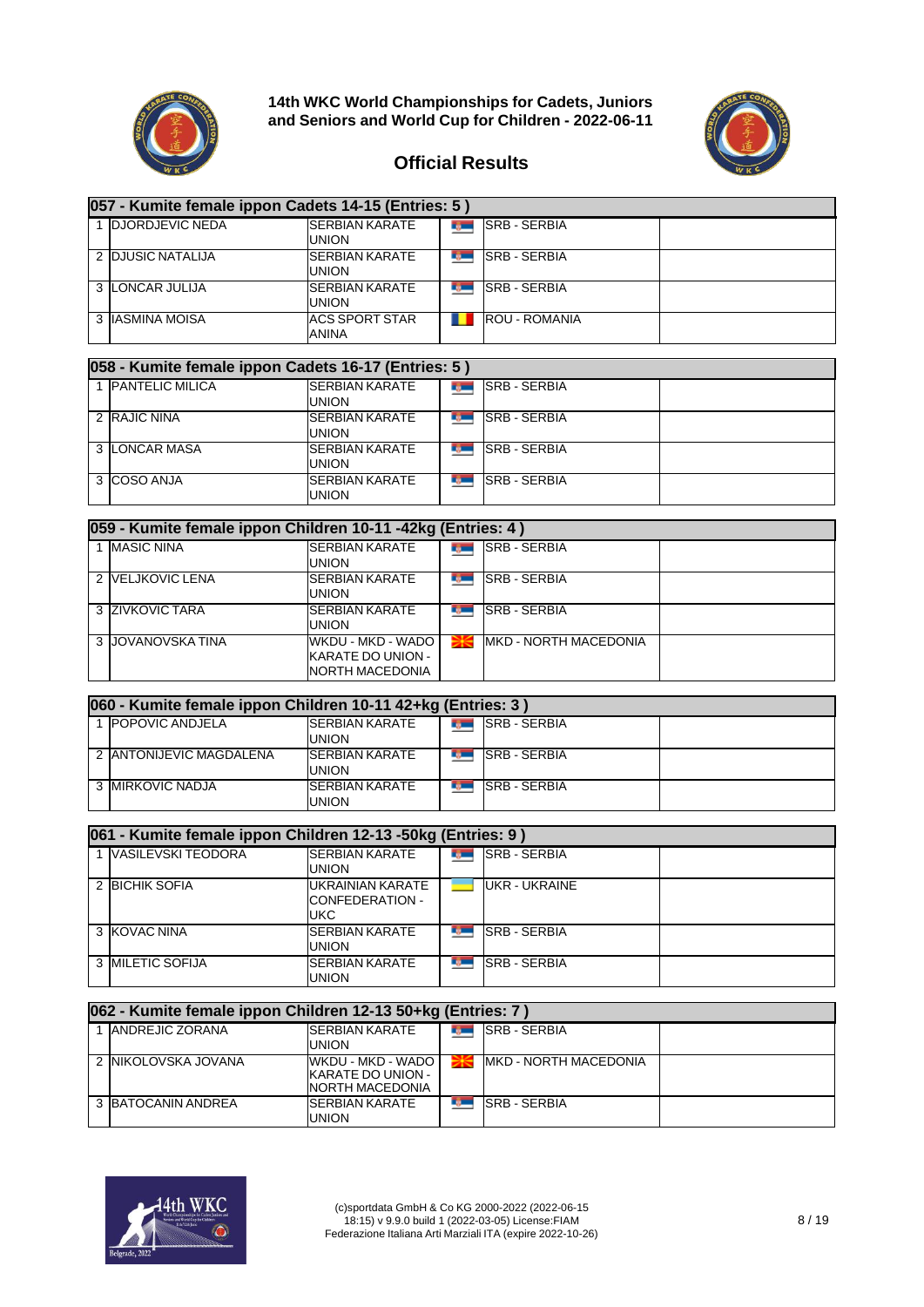



#### **Official Results**

| 3 KRANCIC SOFIJA                                               | ISERBIAN KARATE<br><b>UNION</b>             |                          | <b>BULLER SERBIA</b>                          |  |
|----------------------------------------------------------------|---------------------------------------------|--------------------------|-----------------------------------------------|--|
| 064 - 063 Kumite female ippon Children 6-9 -37kg (Entries: 5)  |                                             |                          |                                               |  |
| 1 MILENOVIC JANA                                               | <b>SERBIAN KARATE</b>                       |                          | <b>SRB - SERBIA</b>                           |  |
|                                                                | <b>UNION</b>                                |                          |                                               |  |
| 2 IVANOVIC STASA                                               | <b>SERBIAN KARATE</b>                       |                          | <b>MEDISRB-SERBIA</b>                         |  |
|                                                                | <b>UNION</b>                                |                          |                                               |  |
| 3 ALEXANDRA STAICULESCU                                        | <b>ACS SPORT STAR</b><br><b>ANINA</b>       |                          | <b>ROU - ROMANIA</b>                          |  |
| 3 NEGOVANOVIC MIA                                              | <b>SERBIAN KARATE</b><br>UNION              |                          | <b>SRB-SERBIA</b>                             |  |
| 066 - 065 Kumite female ippon Seniors 18-40 (Entries: 4)       |                                             |                          |                                               |  |
| 1 ILEANA CUTH                                                  | <b>ACS SPORT STAR</b>                       |                          | <b>ROU - ROMANIA</b>                          |  |
|                                                                | <b>ANINA</b>                                |                          |                                               |  |
| 2 NEDELJKOVIC IVANA                                            | <b>SERBIAN KARATE</b><br><b>UNION</b>       | r juni                   | <b>SRB - SERBIA</b>                           |  |
| 3 STANKOVIC ANDJELA                                            | <b>SERBIAN KARATE</b><br><b>UNION</b>       | <b>By British</b>        | <b>SRB - SERBIA</b>                           |  |
| 3 IVANOVIC ANDJELA                                             | <b>SERBIAN KARATE</b><br><b>UNION</b>       | <b>B</b>                 | <b>SRB - SERBIA</b>                           |  |
|                                                                |                                             |                          |                                               |  |
| 069 - 068 Kumite female sanbon Cadets 14-15 -55kg (Entries: 3) |                                             |                          |                                               |  |
| 1 DJORDJEVIC NEDA                                              | <b>SERBIAN KARATE</b><br><b>UNION</b>       | <b>Ryme</b>              | <b>SRB - SERBIA</b>                           |  |
| 2 IASMINA MOISA                                                | <b>ACS SPORT STAR</b><br><b>ANINA</b>       |                          | <b>ROU - ROMANIA</b>                          |  |
| 3 STANKOVIĆ NELA                                               | <b>WKC KARATE SAVEZ</b><br>REPUBLIKE SRPSKE | <b>Contract Contract</b> | <b>SRP - REPUBLIKA SRPSKA</b>                 |  |
|                                                                |                                             |                          |                                               |  |
| 070 - Kumite female sanbon Cadets 14-15 55+kg (Entries: 5)     |                                             |                          |                                               |  |
| 1 PAVLOVIC IVA                                                 | <b>SERBIAN KARATE</b><br><b>UNION</b>       |                          | <b>BULL</b> SRB - SERBIA                      |  |
| 2 BOJCIC EMA                                                   | <b>WTKA BOSNA AND</b><br><b>HERCEGOVINA</b> | N                        | <b>BIH - BOSNIA AND</b><br><b>HERZEGOVINA</b> |  |
| 3 MARKULJEVIC ANDREJA                                          | WKC KARATE SAVEZ<br>REPUBLIKE SRPSKE        | <u>in the se</u>         | <b>SRP - REPUBLIKA SRPSKA</b>                 |  |
| <b>3 DJUSIC NATALIJA</b>                                       | <b>SERBIAN KARATE</b><br><b>UNION</b>       | r gan                    | <b>SRB - SERBIA</b>                           |  |
|                                                                |                                             |                          |                                               |  |
| 071 - Kumite female sanbon Cadets 16-17 -52kg (Entries: 3)     |                                             |                          |                                               |  |
| 1 RAJIC NINA                                                   | <b>SERBIAN KARATE</b><br>UNION              |                          | <b>SRB-SERBIA</b>                             |  |
| 2 COSO ANJA                                                    | <b>SERBIAN KARATE</b><br>UNION              | ng m                     | <b>SRB - SERBIA</b>                           |  |
| 3 BARLAS ZARAH                                                 | <b>SCOTTISH KARATE</b><br><b>ALLIANCE</b>   | $\boldsymbol{\times}$    | <b>SCO - SCOTLAND</b>                         |  |
| 073 - 072 Kumite female sanbon Cadets 16-17 57+kg (Entries: 4) |                                             |                          |                                               |  |
| 1 PANTELIC MILICA                                              | <b>SERBIAN KARATE</b>                       | <b>Rym</b>               | <b>SRB - SERBIA</b>                           |  |
|                                                                | <b>UNION</b>                                |                          |                                               |  |
| 2 PAVLOVIĆ MILJANA                                             | <b>WKC KARATE SAVEZ</b><br>REPUBLIKE SRPSKE |                          | <b>SRP - REPUBLIKA SRPSKA</b>                 |  |



3 LONCAR MASA SERBIAN KARATE

3 CVIJANOVIĆ DRAGICA WKC KARATE SAVEZ

UNION

REPUBLIKE SRPSKE

t juristic

SRB - SERBIA

SRP - REPUBLIKA SRPSKA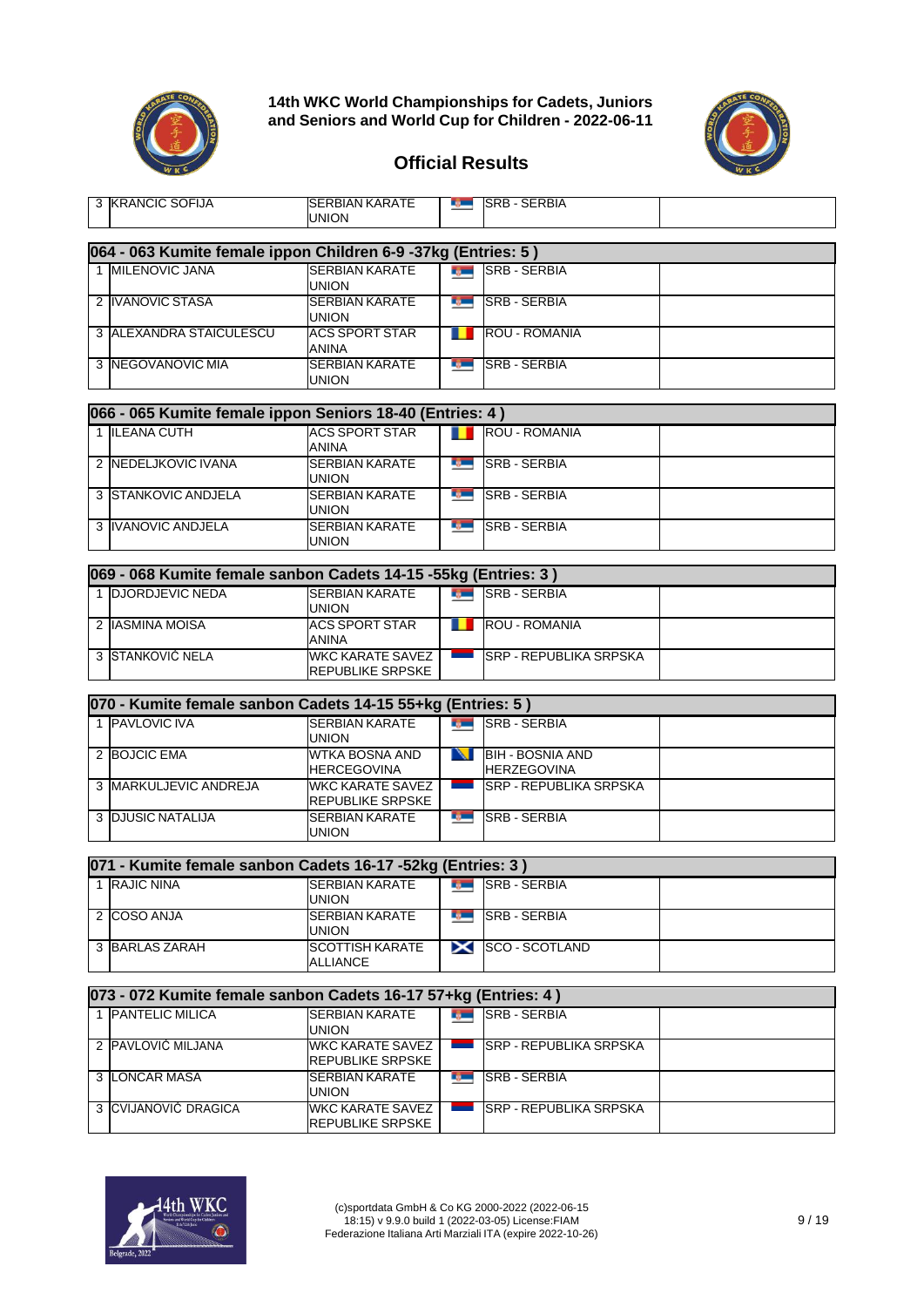



| 074 - Kumite female sanbon Children 10-11 -35kg (Entries: 3) |                                        |                |                     |  |  |  |  |
|--------------------------------------------------------------|----------------------------------------|----------------|---------------------|--|--|--|--|
| 1 VELJKOVIC LENA                                             | <b>SERBIAN KARATE</b><br><b>UNION</b>  | <b>Service</b> | <b>SRB - SERBIA</b> |  |  |  |  |
| 2 ZIVKOVIC TARA                                              | <b>ISERBIAN KARATE</b><br><b>UNION</b> |                | <b>SRB - SERBIA</b> |  |  |  |  |
| 3 <b>STEVANOVIC ANITA</b>                                    | <b>SERBIAN KARATE</b><br>UNION         |                | <b>SRB - SERBIA</b> |  |  |  |  |

| 076 - 075 Kumite female sanbon Children 10-11 40+kg (Entries: 8) |                                        |               |                            |  |  |  |  |  |  |
|------------------------------------------------------------------|----------------------------------------|---------------|----------------------------|--|--|--|--|--|--|
| 1 <b>IPOPOVIC ANDJELA</b>                                        | <b>ISERBIAN KARATE</b><br><b>UNION</b> |               | <b>EXAMPLE ISRB-SERBIA</b> |  |  |  |  |  |  |
| 2 MASIC NINA                                                     | <b>ISERBIAN KARATE</b>                 | <b>TABLES</b> | <b>SRB - SERBIA</b>        |  |  |  |  |  |  |

|                   | ייטוייטו                 |      |                         |  |
|-------------------|--------------------------|------|-------------------------|--|
| 2 IMASIC NINA     | <b>ISERBIAN KARATE</b>   | ng m | <b>ISRB - SERBIA</b>    |  |
|                   | union                    |      |                         |  |
| 3 IDŽAFIĆ MERSIHA | <b>IWKC KARATE SAVEZ</b> |      | ISRP - REPUBLIKA SRPSKA |  |
|                   | <b>IREPUBLIKE SRPSKE</b> |      |                         |  |
| 3 BABIC DRAGANA   | WKC KARATE SAVEZ         |      | ISRP - REPUBLIKA SRPSKA |  |
|                   | <b>IREPUBLIKE SRPSKE</b> |      |                         |  |

| 077 - Kumite female sanbon Children 12-13 -45kg (Entries: 7) |                                             |            |                                |  |  |  |  |  |
|--------------------------------------------------------------|---------------------------------------------|------------|--------------------------------|--|--|--|--|--|
| 1 <b>RISTIC TEODORA</b>                                      | <b>SERBIAN KARATE</b><br>union              | <b>TAX</b> | <b>SRB - SERBIA</b>            |  |  |  |  |  |
| 2 POPOVIC TEODORA                                            | <b>SERBIAN KARATE</b><br>union              |            | <b>SRB - SERBIA</b>            |  |  |  |  |  |
| 3 DEJANOVIĆ ANA                                              | WKC KARATE SAVEZ<br><b>REPUBLIKE SRPSKE</b> |            | <b>ISRP - REPUBLIKA SRPSKA</b> |  |  |  |  |  |
| 3 VASILEVSKI TEODORA                                         | <b>SERBIAN KARATE</b><br>union              |            | <b>SRB - SERBIA</b>            |  |  |  |  |  |

| 079 - 078 Kumite female sanbon Children 12-13 50+kg (Entries: 12) |                                                    |  |                               |  |  |  |  |  |
|-------------------------------------------------------------------|----------------------------------------------------|--|-------------------------------|--|--|--|--|--|
| 1 JANKOVIC KATARINA                                               | <b>SERBIAN KARATE</b><br>UNION                     |  | <b>SRB - SERBIA</b>           |  |  |  |  |  |
| 2 BICHIK SOFIA                                                    | UKRAINIAN KARATE<br>CONFEDERATION -<br>UKC         |  | <b>UKR - UKRAINE</b>          |  |  |  |  |  |
| 3 RISTIĆ HELENA                                                   | <b>WKC KARATE SAVEZ</b><br><b>REPUBLIKE SRPSKE</b> |  | <b>SRP - REPUBLIKA SRPSKA</b> |  |  |  |  |  |
| 3 KOVAC NINA                                                      | <b>SERBIAN KARATE</b><br>UNION                     |  | <b>SRB - SERBIA</b>           |  |  |  |  |  |

| 080 - Kumite female sanbon Children 6-7 -26kg (Entries: 2) |                                |  |                      |  |  |  |  |  |
|------------------------------------------------------------|--------------------------------|--|----------------------|--|--|--|--|--|
| <b>IMIHAELA MILEA</b>                                      | ACS SPORT STAR<br>ANINA        |  | <b>ROU - ROMANIA</b> |  |  |  |  |  |
| 2 ALEXANDRA STAICULESCU                                    | <b>ACS SPORT STAR</b><br>ANINA |  | <b>ROU - ROMANIA</b> |  |  |  |  |  |

| 081 - Kumite female sanbon Children 8-9 -32kg (Entries: 4) |                                       |     |                     |  |  |  |  |  |
|------------------------------------------------------------|---------------------------------------|-----|---------------------|--|--|--|--|--|
| 1 <b>IMILENOVIC JANA</b>                                   | <b>SERBIAN KARATE</b><br><b>UNION</b> | Dø. | <b>SRB - SERBIA</b> |  |  |  |  |  |
| 2 <b>INEGOVANOVIC MIA</b>                                  | <b>SERBIAN KARATE</b><br>union        |     | <b>SRB - SERBIA</b> |  |  |  |  |  |
| 3 IVANOVIC STASA                                           | <b>SERBIAN KARATE</b><br>union        |     | <b>SRB - SERBIA</b> |  |  |  |  |  |
| 3 <b>JOBRADOVIC MINA</b>                                   | <b>SERBIAN KARATE</b><br>UNION        |     | <b>SRB - SERBIA</b> |  |  |  |  |  |

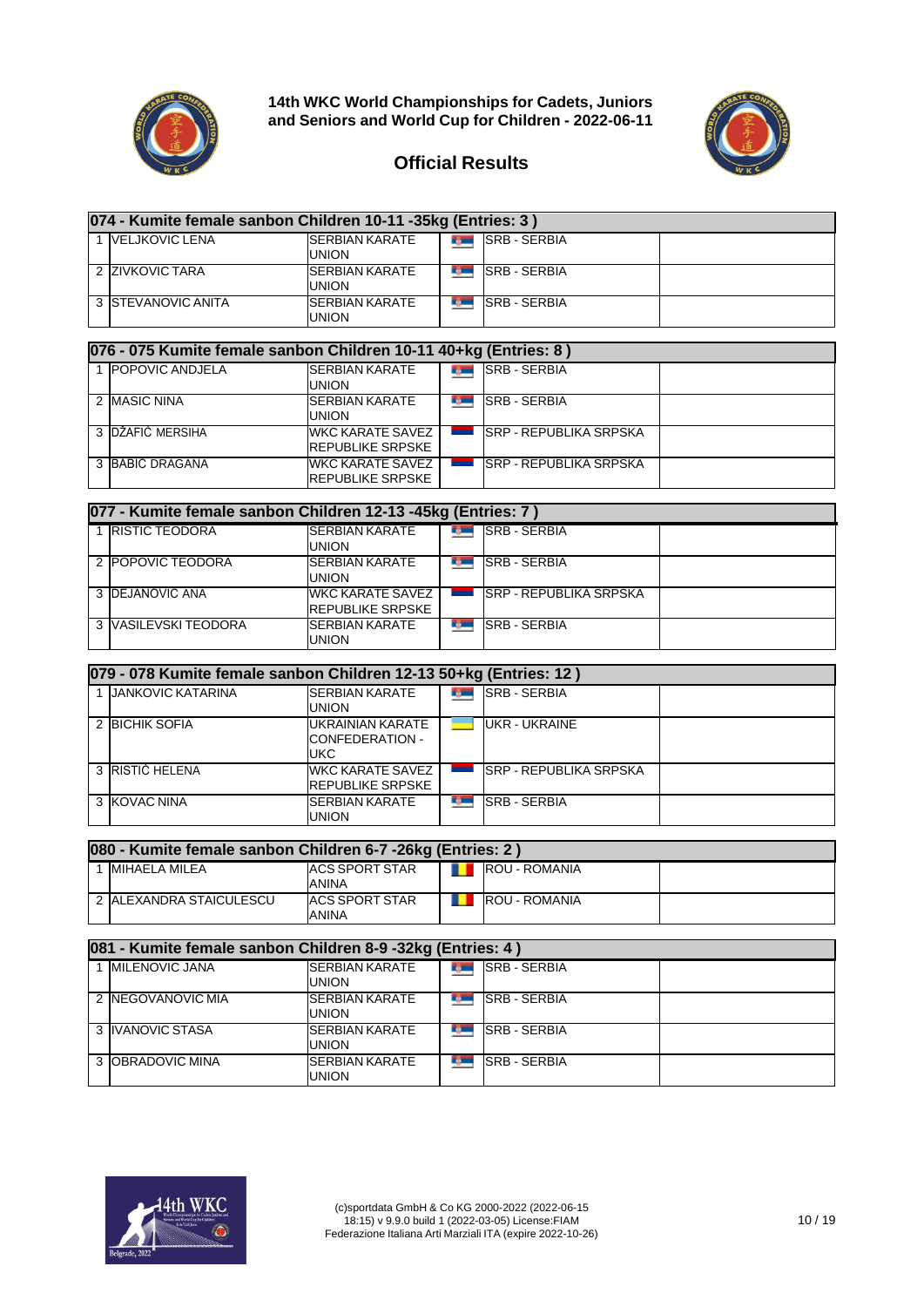



| 083 - 082 Kumite female sanbon Juniors 60+kg (Entries: 4) |                                                               |            |                      |  |  |  |  |
|-----------------------------------------------------------|---------------------------------------------------------------|------------|----------------------|--|--|--|--|
| 1 ILEANA CUTH                                             | <b>ACS SPORT STAR</b><br>ANINA                                |            | <b>ROU - ROMANIA</b> |  |  |  |  |
| 2 IMONNETTI EMMA                                          | <b>FEDERAZIONE</b><br><b>ITALIANA ARTI</b><br><b>MARZIALI</b> |            | <b>ITA - ITALY</b>   |  |  |  |  |
| 3 BIJANAC ANA                                             | <b>SERBIAN KARATE</b><br>union                                | <b>COL</b> | <b>SRB - SERBIA</b>  |  |  |  |  |
| 3 STANKOVIC ANDJELA                                       | <b>SERBIAN KARATE</b><br>UNION                                | L.,        | <b>SRB - SERBIA</b>  |  |  |  |  |

| 085 - 084 Kumite female sanbon Seniors 18-40 -60kg (Entries: 5) |                                                         |              |                    |  |  |  |  |  |
|-----------------------------------------------------------------|---------------------------------------------------------|--------------|--------------------|--|--|--|--|--|
| LA BARBERA CARLOTTA                                             | <b>IFEDERAZIONE</b><br><b>ITALIANA ARTI</b><br>MARZIALI |              | <b>ITA - ITALY</b> |  |  |  |  |  |
| 2 CORTESI GIULIA                                                | <b>FEDERAZIONE</b><br>ITALIANA ARTI<br>MARZIALI         |              | <b>ITA - ITALY</b> |  |  |  |  |  |
| 3 STEPANOVIC SLADJANA                                           | <b>SERBIAN KARATE</b><br>union                          | <b>LO</b>    | <b>SRB-SERBIA</b>  |  |  |  |  |  |
| 3 <b>INEDELJKOVIC IVANA</b>                                     | <b>SERBIAN KARATE</b><br>UNION                          | <b>TABLE</b> | <b>SRB-SERBIA</b>  |  |  |  |  |  |

| 086 - Kumite female sanbon Seniors 18+ 60+kg (Entries: 4) |                                                 |      |                     |  |  |  |  |  |
|-----------------------------------------------------------|-------------------------------------------------|------|---------------------|--|--|--|--|--|
| ROMANELLI CLAUDIA                                         | <b>FEDERAZIONE</b><br>ITALIANA ARTI<br>MARZIALI |      | <b>ITA - ITALY</b>  |  |  |  |  |  |
| 2 AJDARPASIC ANISA                                        | <b>ISERBIAN KARATE</b><br><b>UNION</b>          |      | <b>SRB - SERBIA</b> |  |  |  |  |  |
| 3 RANDJELOVIC ANA                                         | <b>SERBIAN KARATE</b><br><b>UNION</b>           | n ga | <b>SRB - SERBIA</b> |  |  |  |  |  |
| 3 MALJANOVIC DZEJLA                                       | <b>ISERBIAN KARATE</b><br>UNION                 |      | <b>SRB - SERBIA</b> |  |  |  |  |  |

| 087 - Kumite female sanbon Seniors 41-50 open weight (Entries: 2) |                                       |                      |                     |  |  |  |  |
|-------------------------------------------------------------------|---------------------------------------|----------------------|---------------------|--|--|--|--|
| <b>GWYNNE ASHLEY</b>                                              | <b>ISCOTTISH KARATE</b><br>ALLIANCE   |                      | SCO-SCOTLAND        |  |  |  |  |
| 2 IVANOVIC SELENA                                                 | <b>SERBIAN KARATE</b><br><b>UNION</b> | <b>Communication</b> | <b>SRB - SERBIA</b> |  |  |  |  |

| 089 - Kumite male ippon Cadets 14-15 (Entries: 9) |                                |  |                     |  |  |  |  |
|---------------------------------------------------|--------------------------------|--|---------------------|--|--|--|--|
| 1 ILJUBOJA MILOS                                  | <b>SERBIAN KARATE</b><br>union |  | <b>SRB - SERBIA</b> |  |  |  |  |
| 2 SIMIC LAZAR                                     | <b>SERBIAN KARATE</b><br>union |  | <b>SRB - SERBIA</b> |  |  |  |  |
| 3 IMLADENOVIC DUSAN                               | <b>SERBIAN KARATE</b><br>union |  | <b>SRB - SERBIA</b> |  |  |  |  |
| 3 UTVIC LUKA                                      | <b>SERBIAN KARATE</b><br>UNION |  | <b>SRB - SERBIA</b> |  |  |  |  |

| 090 - Kumite male ippon Cadets 16-17 (Entries: 6) |                                        |  |                      |  |  |  |  |  |
|---------------------------------------------------|----------------------------------------|--|----------------------|--|--|--|--|--|
| 1 CLAUDIU JIVAN                                   | <b>ACS SPORT STAR</b><br>ANINA         |  | <b>ROU - ROMANIA</b> |  |  |  |  |  |
| 2 ISAVIC NEMANJA                                  | <b>ISERBIAN KARATE</b><br><b>UNION</b> |  | <b>SRB - SERBIA</b>  |  |  |  |  |  |
| 3 COSIC NEMANJA                                   | <b>ISERBIAN KARATE</b><br><b>UNION</b> |  | <b>SRB - SERBIA</b>  |  |  |  |  |  |
| 3 PAUKOVIC FILIP                                  | <b>SERBIAN KARATE</b><br>UNION         |  | <b>SRB - SERBIA</b>  |  |  |  |  |  |

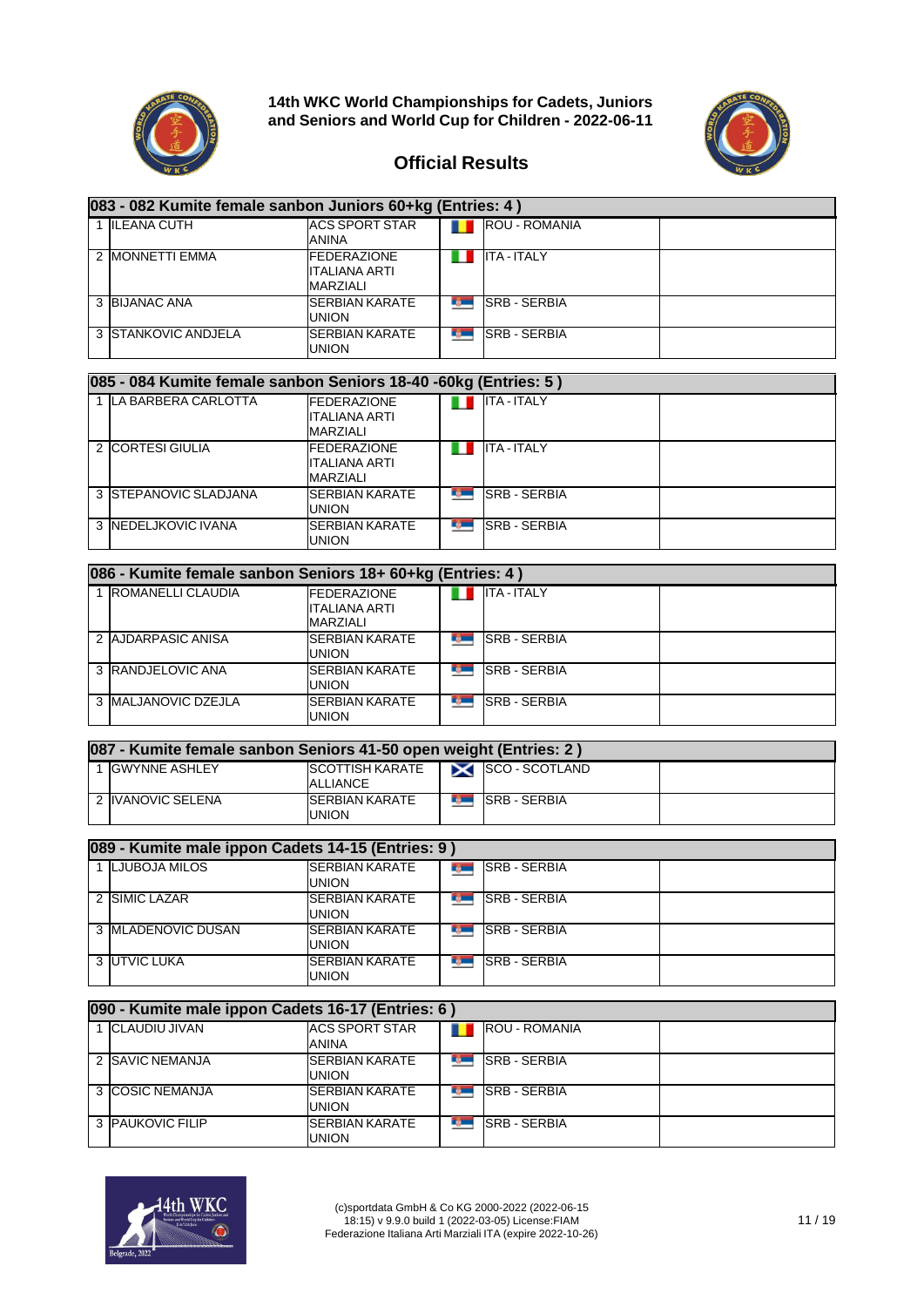



| 092 - 091 Kumite male ippon Children 10-11 45+kg (Entries: 3) |                     |                                        |  |                      |  |  |  |
|---------------------------------------------------------------|---------------------|----------------------------------------|--|----------------------|--|--|--|
|                                                               | 1 VASILEVSKI ALEKSA | <b>SERBIAN KARATE</b><br>UNION         |  | <b>SRB - SERBIA</b>  |  |  |  |
|                                                               | 2 NIKOLIC UROS      | <b>ISERBIAN KARATE</b><br><b>UNION</b> |  | <b>ISRB - SERBIA</b> |  |  |  |
|                                                               | 3 EDUARD ALDEA      | <b>ACS SPORT STAR</b><br>ANINA         |  | ROU - ROMANIA        |  |  |  |

| 094 - 093 Kumite male ippon Children 12-13 55+kg (Entries: 10) |                                                           |              |                               |  |  |  |  |  |
|----------------------------------------------------------------|-----------------------------------------------------------|--------------|-------------------------------|--|--|--|--|--|
| 1 INIKOLIC NEMANJA                                             | <b>SERBIAN KARATE</b><br>UNION                            | <b>IL DE</b> | <b>SRB - SERBIA</b>           |  |  |  |  |  |
| 2 DOBRIC LUKA                                                  | <b>SERBIAN KARATE</b><br><b>UNION</b>                     |              | <b>SRB - SERBIA</b>           |  |  |  |  |  |
| 3 <b>ITOMEV MIHAIL</b>                                         | WKDU - MKD - WADO<br>KARATE DO UNION -<br>NORTH MACEDONIA |              | <b>IMKD - NORTH MACEDONIA</b> |  |  |  |  |  |
| 3 MILUTINOVIC MIJAT                                            | <b>SERBIAN KARATE</b><br>UNION                            | EQ.          | <b>SRB - SERBIA</b>           |  |  |  |  |  |

| 096 - 095 Kumite male ippon Children 6-9 -39kg (Entries: 7) |                                       |  |                     |  |  |  |  |  |
|-------------------------------------------------------------|---------------------------------------|--|---------------------|--|--|--|--|--|
| 1 <b>MILETIC JAKOV</b>                                      | <b>SERBIAN KARATE</b><br><b>UNION</b> |  | <b>SRB - SERBIA</b> |  |  |  |  |  |
| 2 MARKOVIC LAZAR                                            | <b>SERBIAN KARATE</b><br><b>UNION</b> |  | <b>SRB - SERBIA</b> |  |  |  |  |  |
| 3 ILIC ALEKSA                                               | <b>SERBIAN KARATE</b><br><b>UNION</b> |  | <b>SRB - SERBIA</b> |  |  |  |  |  |
| 3 ISTOJKOVIC OGNJEN                                         | <b>SERBIAN KARATE</b><br>UNION        |  | <b>SRB - SERBIA</b> |  |  |  |  |  |

| 097 - Kumite male ippon Children 8-9 39+kg (Entries: 3) |                                 |  |                      |  |  |  |  |
|---------------------------------------------------------|---------------------------------|--|----------------------|--|--|--|--|
| 1 <b>PAVLOVIC ILIJA</b>                                 | <b>ISERBIAN KARATE</b><br>UNION |  | <b>ISRB - SERBIA</b> |  |  |  |  |
| 2 PETKOVIC MIHAJLO                                      | <b>ISERBIAN KARATE</b><br>union |  | <b>ISRB - SERBIA</b> |  |  |  |  |
| 3 CURKOVSKI LAV                                         | <b>SERBIAN KARATE</b><br>UNION  |  | <b>SRB - SERBIA</b>  |  |  |  |  |

|  | 098 - Kumite male ippon Seniors 18-40 (Entries: 2) |                                        |                                            |                     |  |  |  |  |  |
|--|----------------------------------------------------|----------------------------------------|--------------------------------------------|---------------------|--|--|--|--|--|
|  | <b>IMARKOVIC MILORAD</b>                           | <b>ISERBIAN KARATE</b><br><b>UNION</b> | <b>College College</b>                     | I ISRB - SERBIA     |  |  |  |  |  |
|  | 2 ZIVKOVIC NEMANJA                                 | <b>ISERBIAN KARATE</b><br><b>UNION</b> | <b>Contract Contract Contract Contract</b> | <b>SRB - SERBIA</b> |  |  |  |  |  |

| 100 - 088 - 099 Kumite male ippon Seniros 41+ open weight (Entries: 4) |                                        |               |                     |  |  |  |  |
|------------------------------------------------------------------------|----------------------------------------|---------------|---------------------|--|--|--|--|
| <b>ERES SASA</b>                                                       | <b>ISERBIAN KARATE</b><br><b>UNION</b> | <b>The Co</b> | <b>SRB - SERBIA</b> |  |  |  |  |
| 2 RADOVIC MIROSLAV                                                     | <b>ISERBIAN KARATE</b><br>UNION        |               | <b>SRB - SERBIA</b> |  |  |  |  |
| 3 BROWN PETER                                                          | <b>ISCOTTISH KARATE</b><br>ALLIANCE    |               | SCO-SCOTLAND        |  |  |  |  |

| 101 - Kumite male sanbon Cadets 14-15 -55kg (Entries: 3) |                                 |                                |                     |  |  |  |  |  |
|----------------------------------------------------------|---------------------------------|--------------------------------|---------------------|--|--|--|--|--|
| <b>IMLADENOVIC DUSAN</b>                                 | <b>ISERBIAN KARATE</b><br>union | <b>The Contract of Service</b> | <b>SRB - SERBIA</b> |  |  |  |  |  |
| 2 MARINKOVIC IGOR                                        | <b>ISERBIAN KARATE</b><br>UNION |                                | <b>SRB - SERBIA</b> |  |  |  |  |  |

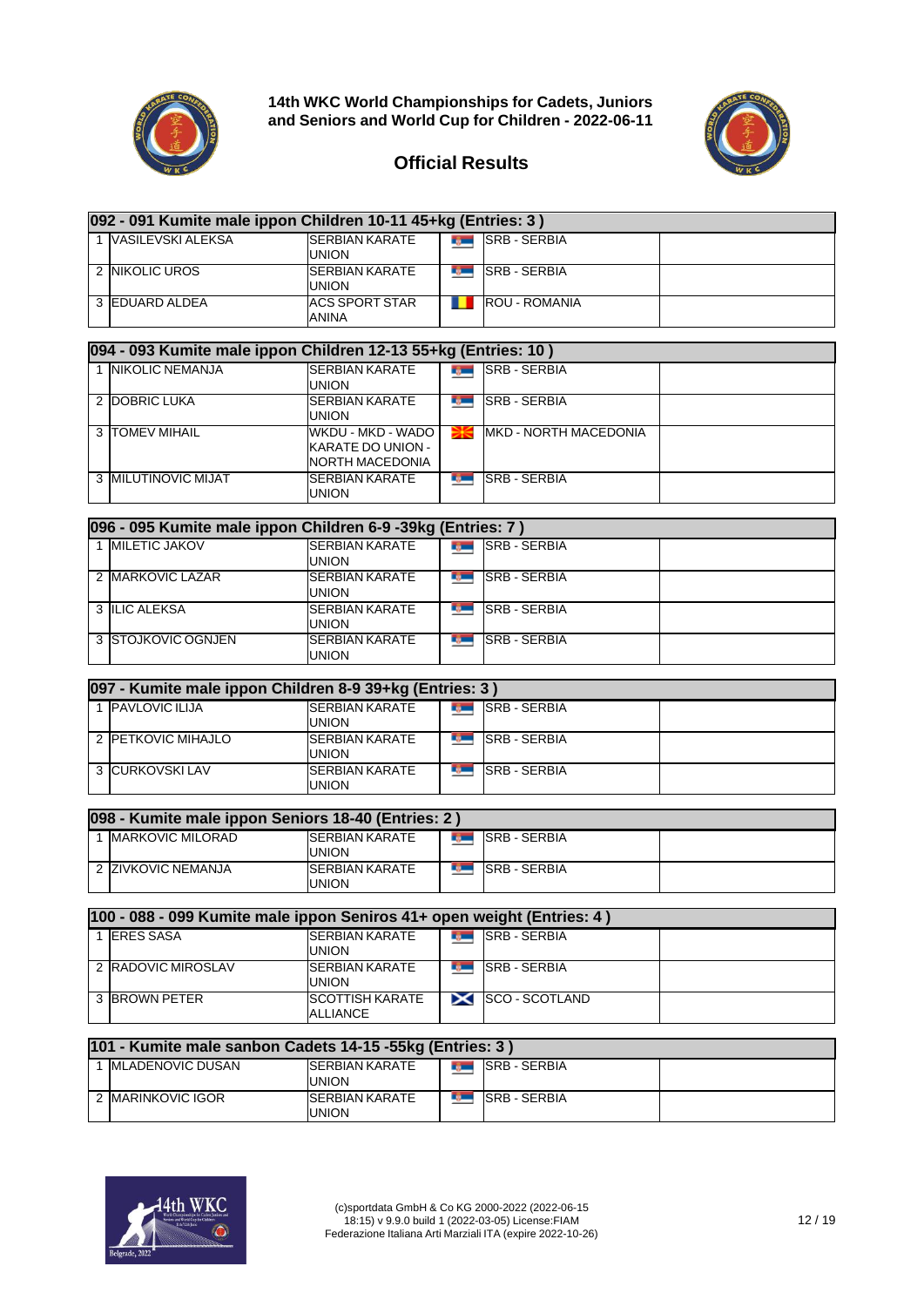



٦

Τ

| 3 KRHAN HAMZA                                                 | WTKA BOSNA AND<br><b>HERCEGOVINA</b>                          |               | <b>NEIBIH - BOSNIA AND</b><br><b>HERZEGOVINA</b> |  |
|---------------------------------------------------------------|---------------------------------------------------------------|---------------|--------------------------------------------------|--|
| 103 - 102 Kumite male sanbon Cadets 14-15 60+kg (Entries: 13) |                                                               |               |                                                  |  |
| 1 KOVACEVIC DIMITRIJE                                         | <b>SERBIAN KARATE</b><br>UNION                                |               | <b>SRB-SERBIA</b>                                |  |
| 2 LJUBOJA MILOS                                               | <b>SERBIAN KARATE</b><br>UNION                                |               | <b>SRB-SERBIA</b>                                |  |
| 3 MANCINI FEDERICO                                            | <b>FEDERAZIONE</b><br>ITALIANA ARTI<br>MARZIALI               | ш             | <b>ITA - ITALY</b>                               |  |
| 3 BJELANOVIĆ STEFAN                                           | <b>WKC KARATE SAVEZ</b><br>REPUBLIKE SRPSKE                   |               | SRP - REPUBLIKA SRPSKA                           |  |
| 105 - 104 Kumite male sanbon Cadets 16-17 - 65kg (Entries: 3) |                                                               |               |                                                  |  |
| 1 CATANIA SAMUELE                                             | <b>FEDERAZIONE</b><br><b>ITALIANA ARTI</b><br>MARZIALI        | n a           | <b>ITA - ITALY</b>                               |  |
| 2 STOJANOVIC STEFAN                                           | <b>SERBIAN KARATE</b><br>union                                |               | <b>SRB-SERBIA</b>                                |  |
| 3 DENIS JIVAN                                                 | <b>ACS SPORT STAR</b><br>ANINA                                | . .           | <b>ROU - ROMANIA</b>                             |  |
| 106 - Kumite male sanbon Cadets 16-17 65+kg (Entries: 9)      |                                                               |               |                                                  |  |
| 1 CORNELI GABRIELE                                            | <b>FEDERAZIONE</b><br><b>ITALIANA ARTI</b><br><b>MARZIALI</b> | Ш             | <b>ITA - ITALY</b>                               |  |
| 2 CLAUDIU JIVAN                                               | <b>ACS SPORT STAR</b><br>ANINA                                |               | <b>ROU - ROMANIA</b>                             |  |
| 3 SAVIC NEMANJA                                               | <b>SERBIAN KARATE</b><br>union                                | r gant        | <b>SRB - SERBIA</b>                              |  |
| 3 MARKOVIC VELJKO                                             | <b>SERBIAN KARATE</b><br>UNION                                |               | <b>ISRB-SERBIA</b>                               |  |
| 107 - Kumite male sanbon Children 10-11 -40kg (Entries: 5)    |                                                               |               |                                                  |  |
| 1 PANTELIC VELJKO                                             | <b>SERBIAN KARATE</b><br>UNION                                |               | <b>REAL SRB-SERBIA</b>                           |  |
| 2 DANIČIĆ DARKO                                               | <b>WKC KARATE SAVEZ</b><br>REPUBLIKE SRPSKE                   | <u>e a s</u>  | <b>SRP - REPUBLIKA SRPSKA</b>                    |  |
| 3 STARCEVIC ALEKSA                                            | <b>SERBIAN KARATE</b><br>union                                |               | <b>SRB-SERBIA</b>                                |  |
| 3 KORNJACA MILOS                                              | <b>SERBIAN KARATE</b><br>union                                | rg –          | <b>SRB - SERBIA</b>                              |  |
| 108 - Kumite male sanbon Children 10-11 -45kg (Entries: 3)    |                                                               |               |                                                  |  |
| 1 VASILEVSKI ALEKSA                                           | <b>SERBIAN KARATE</b><br>union                                | <b>Report</b> | <b>SRB - SERBIA</b>                              |  |
| 2 JANKOVIC DJORDJE                                            | <b>SERBIAN KARATE</b><br>union                                | rg —          | <b>SRB - SERBIA</b>                              |  |
| 3 EDUARD ALDEA                                                | <b>ACS SPORT STAR</b><br>ANINA                                |               | <b>ROU - ROMANIA</b>                             |  |
| 109 - Kumite male sanbon Children 10-11 45+kg (Entries: 3)    |                                                               |               |                                                  |  |

| 109 - Kumite male sanbon Children 10-11 45+kg (Entries: 3) |                                 |  |                      |  |  |  |  |  |
|------------------------------------------------------------|---------------------------------|--|----------------------|--|--|--|--|--|
| <b>INIKOLIC UROS</b>                                       | <b>ISERBIAN KARATE</b><br>union |  | <b>SRB - SERBIA</b>  |  |  |  |  |  |
| 2 IMASIC DJORDJE                                           | <b>SERBIAN KARATE</b><br>union  |  | <b>ISRB - SERBIA</b> |  |  |  |  |  |
| 3 MAHMUTOVIC DARIS                                         | <b>SERBIAN KARATE</b><br>union  |  | <b>SRB - SERBIA</b>  |  |  |  |  |  |

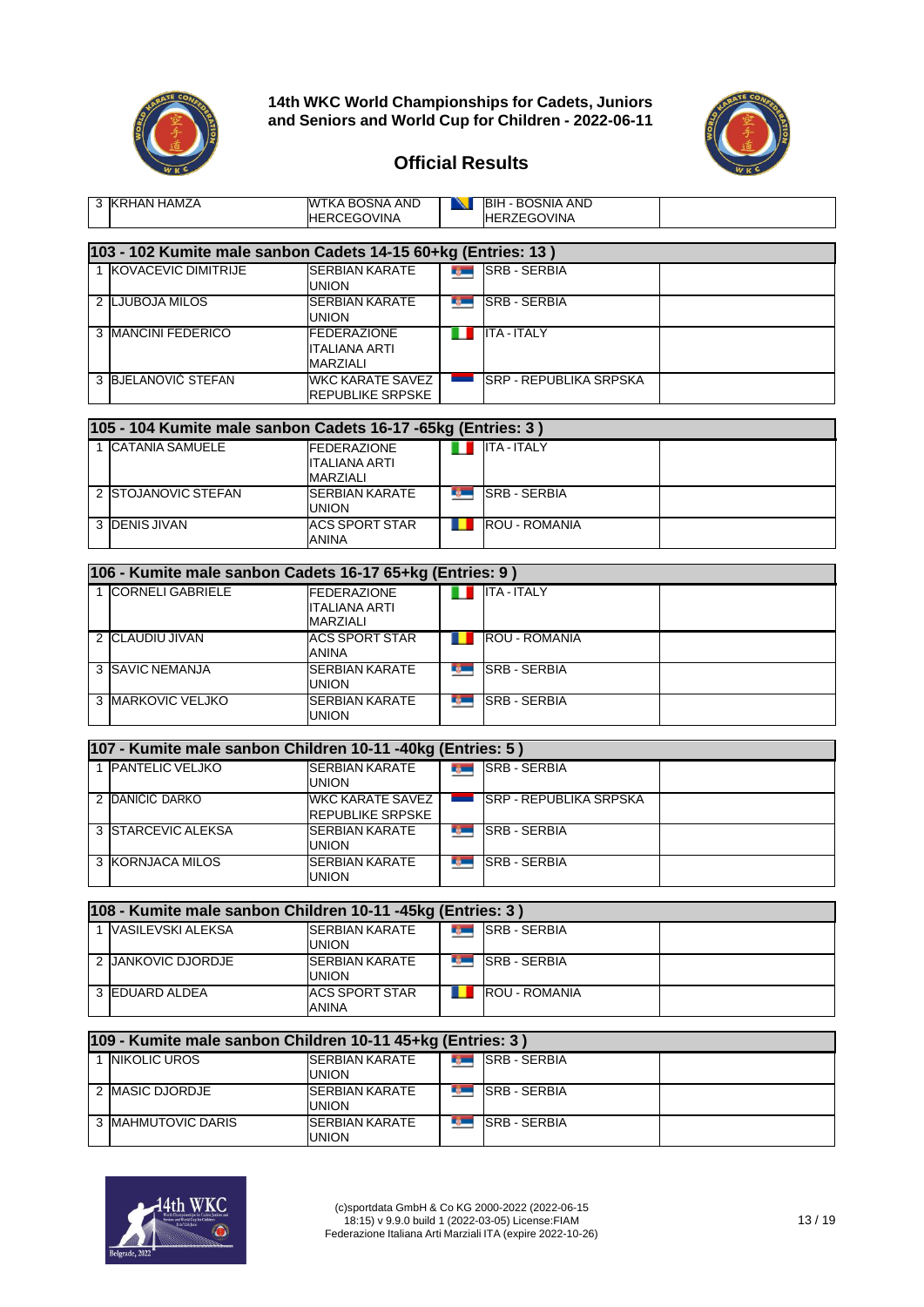



| 110 - Kumite male sanbon Children 12-13 -50kg (Entries: 11) |                                             |  |                                |  |  |  |  |  |
|-------------------------------------------------------------|---------------------------------------------|--|--------------------------------|--|--|--|--|--|
| 1 TUPESA MILADIN                                            | <b>SERBIAN KARATE</b><br><b>UNION</b>       |  | <b>SRB - SERBIA</b>            |  |  |  |  |  |
| 2 GAVRANOVIĆ STEFAN                                         | WKC KARATE SAVEZ<br><b>REPUBLIKE SRPSKE</b> |  | <b>ISRP - REPUBLIKA SRPSKA</b> |  |  |  |  |  |
| 3 STOJANOVIC PETAR                                          | <b>SERBIAN KARATE</b><br>UNION              |  | <b>SRB - SERBIA</b>            |  |  |  |  |  |
| 3 IIGNJATOVIC VELJKO                                        | <b>SERBIAN KARATE</b><br>union              |  | <b>SRB - SERBIA</b>            |  |  |  |  |  |

|  | 111 - Kumite male sanbon Children 12-13 -55kg (Entries: 4) |                                       |  |                       |  |  |  |  |  |
|--|------------------------------------------------------------|---------------------------------------|--|-----------------------|--|--|--|--|--|
|  | DOBRIC LUKA                                                | <b>SERBIAN KARATE</b><br><b>UNION</b> |  | <b>SRB - SERBIA</b>   |  |  |  |  |  |
|  | 2 RARES MIHAI                                              | <b>ACS SPORT STAR</b><br>ANINA        |  | <b>IROU - ROMANIA</b> |  |  |  |  |  |
|  | 3 <b>MILUTINOVIC MIJAT</b>                                 | <b>SERBIAN KARATE</b><br>union        |  | <b>SRB - SERBIA</b>   |  |  |  |  |  |
|  | 3 JEKIC NOVAK                                              | <b>SERBIAN KARATE</b><br>union        |  | <b>SRB - SERBIA</b>   |  |  |  |  |  |

| 112 - Kumite male sanbon Children 12-13 55+kg (Entries: 4) |                                                    |  |                                |  |  |  |  |  |  |
|------------------------------------------------------------|----------------------------------------------------|--|--------------------------------|--|--|--|--|--|--|
| <b>NIKOLIC NEMANJA</b>                                     | <b>SERBIAN KARATE</b><br><b>UNION</b>              |  | <b>SRB - SERBIA</b>            |  |  |  |  |  |  |
| 2 LUAN SANTOS SILVA FABIO                                  | CONFEDERAÇÃO<br><b>BRASILEIRA DE</b><br>KARATÊ-DÔ  |  | <b>BRA - BRAZIL</b>            |  |  |  |  |  |  |
| 3 INIKOLIC NIKOLA                                          | <b>ISERBIAN KARATE</b><br><b>UNION</b>             |  | <b>SRB - SERBIA</b>            |  |  |  |  |  |  |
| 3 INIKOLIC SERGEJ                                          | <b>WKC KARATE SAVEZ</b><br><b>REPUBLIKE SRPSKE</b> |  | <b>ISRP - REPUBLIKA SRPSKA</b> |  |  |  |  |  |  |

| 114 - 113 Kumite male sanbon Children 6-7 -33kg (Entries: 5) |                                        |   |                     |  |  |  |  |  |
|--------------------------------------------------------------|----------------------------------------|---|---------------------|--|--|--|--|--|
| VASIC ANDRIJA                                                | <b>ISERBIAN KARATE</b><br><b>UNION</b> |   | <b>SRB - SERBIA</b> |  |  |  |  |  |
| 2 ISTOJKOVIC OGNJEN                                          | <b>SERBIAN KARATE</b><br><b>UNION</b>  | ю | <b>SRB - SERBIA</b> |  |  |  |  |  |
| 3 VASIC ALEKSA                                               | <b>SERBIAN KARATE</b><br>UNION         |   | <b>SRB - SERBIA</b> |  |  |  |  |  |
| 3 DJURDJEVIC NIKOLA                                          | <b>SERBIAN KARATE</b><br>union         |   | <b>SRB - SERBIA</b> |  |  |  |  |  |

| 116 - 115 Kumite male sanbon Children 8-9 -39kg (Entries: 10) |                                                          |              |                     |  |  |  |  |
|---------------------------------------------------------------|----------------------------------------------------------|--------------|---------------------|--|--|--|--|
| 1 KNEZEVIC LAZAR                                              | <b>SERBIAN KARATE</b><br>union                           | <b>Light</b> | <b>SRB - SERBIA</b> |  |  |  |  |
| 2 DAVIDOVICH ADLER                                            | <b>CONFEDERAÇÃO</b><br><b>BRASILEIRA DE</b><br>KARATÊ-DÔ |              | <b>BRA - BRAZIL</b> |  |  |  |  |
| 3 MARKOVIC LAZAR                                              | <b>SERBIAN KARATE</b><br>union                           | w            | <b>SRB - SERBIA</b> |  |  |  |  |
| 3 MEDAR VUK                                                   | <b>SERBIAN KARATE</b><br>union                           | T.           | <b>SRB - SERBIA</b> |  |  |  |  |

| 117 - Kumite male sanbon Children 8-9 39+kg (Entries: 4) |                                 |  |                        |  |  |  |  |  |
|----------------------------------------------------------|---------------------------------|--|------------------------|--|--|--|--|--|
| <b>IDZENOPOLJAC MAKSIM</b>                               | <b>ISERBIAN KARATE</b><br>UNION |  | <b>THE ISRB-SERBIA</b> |  |  |  |  |  |
| 2 PETKOVIC MIHAJLO                                       | <b>ISERBIAN KARATE</b><br>UNION |  | <b>ISRB - SERBIA</b>   |  |  |  |  |  |

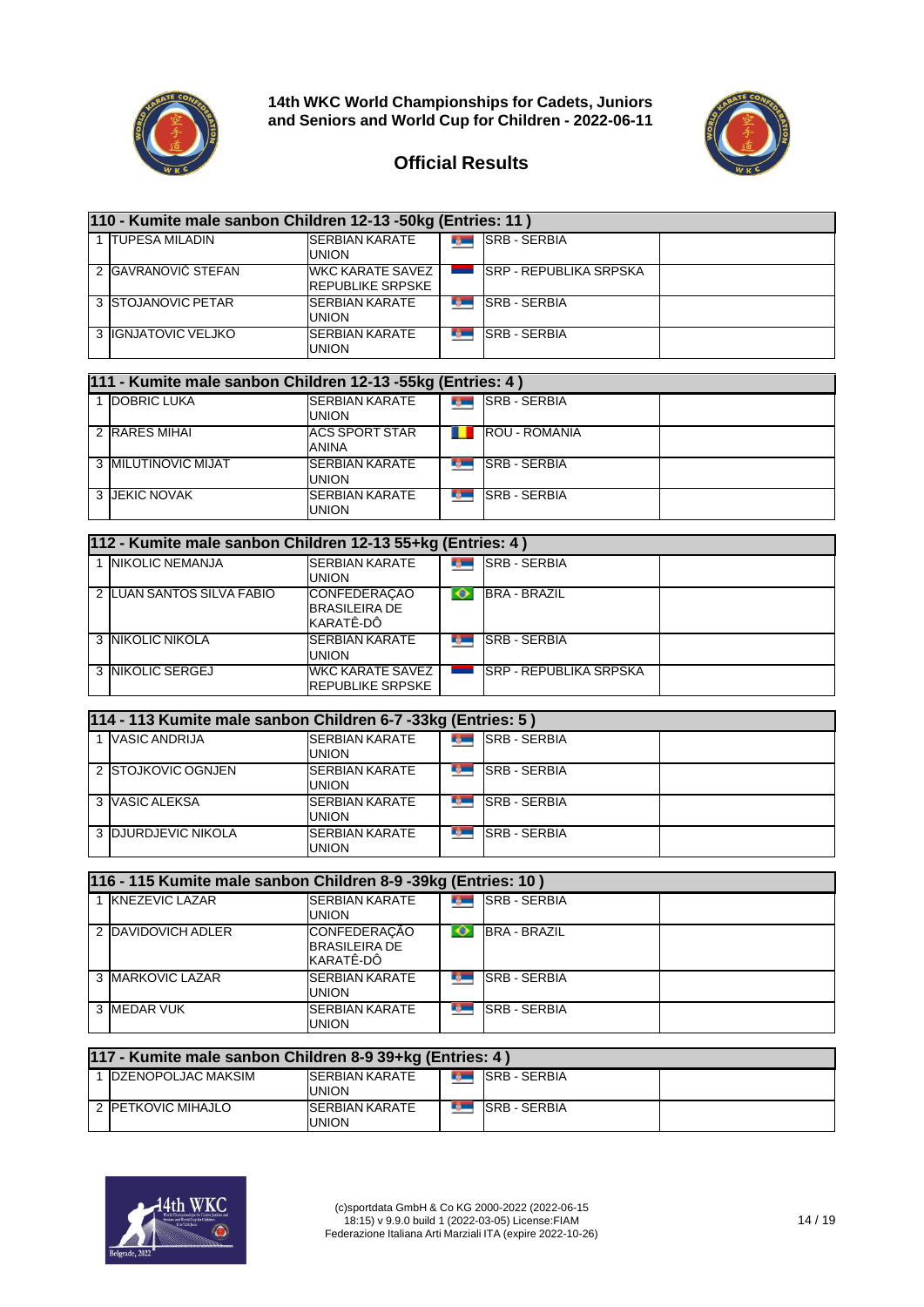



#### **Official Results**

| 3 PAVLOVIC ILIJA | <b>ISERBIAN KARATE</b><br>union       | <b>SRB - SERBIA</b> |  |
|------------------|---------------------------------------|---------------------|--|
| 3 CURKOVSKI LAV  | <b>SERBIAN KARATE</b><br><b>UNION</b> | <b>SRB - SERBIA</b> |  |

#### **118 - Kumite male sanbon Juniors -68kg (Entries: 4 )** 1 SCHINGARO MARCO DГ ITA - ITALY ITALIANA ARTI MARZIALI<br>FEDERAZIONE 2 PASQUINI MATTIA Ш ITA - ITALY ITALIANA ARTI MARZIALI<br>UNION ARGENTINA 3 CHIOGNA IGNACIO ARG - ARGENTINA ŀ DE KARATE 3 BITENC MATEVŽ SANKUKAI KARATE ľ SLO - SLOVENIA ZVEZA SLOVENIJE

| 119 - Kumite male sanbon Juniors 78+kg (Entries: 5) |                                |  |                     |  |  |  |  |
|-----------------------------------------------------|--------------------------------|--|---------------------|--|--|--|--|
| <b>JOSIFOVIC VUK</b>                                | <b>SERBIAN KARATE</b><br>UNION |  | <b>SRB-SERBIA</b>   |  |  |  |  |
| 2 RADOVANOVIC SASA                                  | <b>SERBIAN KARATE</b><br>UNION |  | <b>SRB - SERBIA</b> |  |  |  |  |
| 3 IVANOVIC DRAGAN                                   | <b>SERBIAN KARATE</b><br>UNION |  | <b>SRB - SERBIA</b> |  |  |  |  |
| 3 BRANKOVIC STEFAN                                  | <b>SERBIAN KARATE</b><br>union |  | <b>SRB - SERBIA</b> |  |  |  |  |

| 120 - Kumite male sanbon Seniors 18+ -68kg (Entries: 4) |                                                          |    |                       |  |  |  |  |  |
|---------------------------------------------------------|----------------------------------------------------------|----|-----------------------|--|--|--|--|--|
| 1 PEZZONIA JÚNIOR NICOLA                                | <b>CONFEDERAÇÃO</b><br><b>BRASILEIRA DE</b><br>KARATÊ-DÔ |    | <b>BRA - BRAZIL</b>   |  |  |  |  |  |
| 2 ITIAGO MINHOLI JOSE                                   | <b>CONFEDERACAO</b><br><b>BRASILEIRA DE</b><br>KARATÊ-DÔ |    | <b>BRA - BRAZIL</b>   |  |  |  |  |  |
| 3 LUKIC DEJAN                                           | <b>SERBIAN KARATE</b><br><b>UNION</b>                    | T, | <b>SRB - SERBIA</b>   |  |  |  |  |  |
| 3 ZALAZNIK ANŽE                                         | <b>SANKUKAI KARATE</b><br>ZVEZA SLOVENIJE                |    | <b>SLO - SLOVENIA</b> |  |  |  |  |  |

| 121 - Kumite male sanbon Seniors 18+ -78kg (Entries: 6) |                                                  |            |                      |  |  |  |  |  |
|---------------------------------------------------------|--------------------------------------------------|------------|----------------------|--|--|--|--|--|
| <b>MENOLASCINA GIUSEPPE</b>                             | <b>FEDERAZIONE</b><br>ITALIANA ARTI<br>MARZIALI  |            | <b>ITA - ITALY</b>   |  |  |  |  |  |
| 2 UNGREDDA MARIO                                        | <b>IFEDERAZIONE</b><br>ITALIANA ARTI<br>MARZIALI |            | <b>ITA-ITALY</b>     |  |  |  |  |  |
| 3 CALOVIC MARKO                                         | <b>ISERBIAN KARATE</b><br><b>UNION</b>           |            | <b>SRB - SERBIA</b>  |  |  |  |  |  |
| 3 PEPIC SEMIR                                           | <b>SERBIAN KARATE</b><br><b>UNION</b>            | <b>TOM</b> | <b>ISRB - SERBIA</b> |  |  |  |  |  |

| 122 - Kumite male sanbon Seniors 18+ 78+kg (Entries: 5) |                                           |  |                       |  |  |  |  |
|---------------------------------------------------------|-------------------------------------------|--|-----------------------|--|--|--|--|
| 1 ZIVKOVIC NEMANJA                                      | <b>ISERBIAN KARATE</b><br><b>UNION</b>    |  | <b>SRB - SERBIA</b>   |  |  |  |  |
| 2 <b>IMAKIC MARKO</b>                                   | <b>SERBIAN KARATE</b><br>union            |  | <b>SRB - SERBIA</b>   |  |  |  |  |
| 3 LEVAČIČ SAMO                                          | <b>SANKUKAI KARATE</b><br>ZVEZA SLOVENIJE |  | <b>SLO - SLOVENIA</b> |  |  |  |  |

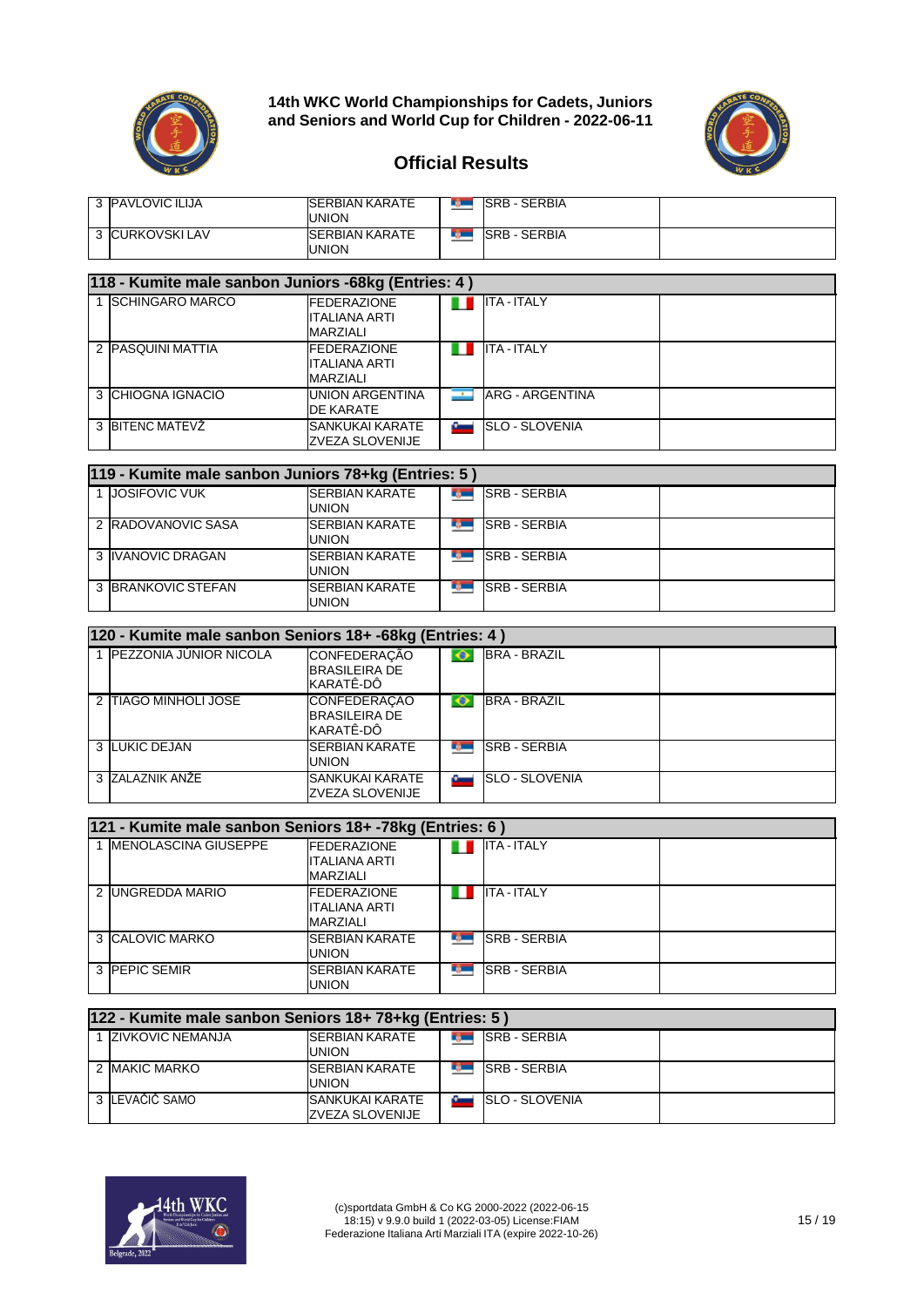



| 3 ISTUPAR MARKO                                                 | SERBIAN KARATE<br><b>UNION</b>        | ng ma                 | <b>ISRB - SERBIA</b>          |  |
|-----------------------------------------------------------------|---------------------------------------|-----------------------|-------------------------------|--|
| 123 - Kumite male sanbon Seniors 41-50 open weight (Entries: 3) |                                       |                       |                               |  |
| 1 ERES SASA                                                     | <b>SERBIAN KARATE</b>                 |                       | <b>SRB-SERBIA</b>             |  |
|                                                                 | UNION                                 |                       |                               |  |
| 2 FERNANDO MACEDO HÉLIO                                         | <b>CONFEDERAÇÃO</b>                   | $\bullet$             | <b>BRA - BRAZIL</b>           |  |
|                                                                 | <b>BRASILEIRA DE</b><br>KARATÊ-DÔ     |                       |                               |  |
| <b>3 BORSTNIK MIHAEL</b>                                        | <b>SANKUKAI KARATE</b>                | فست                   | <b>SLO - SLOVENIA</b>         |  |
|                                                                 | ZVEZA SLOVENIJE                       |                       |                               |  |
| 124 - Kumite male sanbon Seniros 61+ open weight (Entries: 2)   |                                       |                       |                               |  |
| 1 RADOVIC MIROSLAV                                              | <b>SERBIAN KARATE</b>                 |                       | <b>SRB-SERBIA</b>             |  |
|                                                                 | UNION                                 |                       |                               |  |
| 126 - 125 Kumite Team female ippon Cadets 14-17 (Entries: 3)    |                                       |                       |                               |  |
| 1 SERBIAN KARATE UNION                                          |                                       |                       | <b>SRB - SERBIA</b>           |  |
| - PANTELIC MILICA                                               | <b>SERBIAN KARATE</b><br><b>UNION</b> | <b>Report</b>         |                               |  |
| - OBRADOVIC JANA                                                |                                       |                       |                               |  |
| - LONCAR MASA                                                   |                                       |                       |                               |  |
| 2 SERBIAN KARATE UNION<br>- SIMIC UNA                           | <b>SERBIAN KARATE</b><br><b>UNION</b> |                       | <b>SRB-SERBIA</b>             |  |
| - RAJIC NINA                                                    |                                       |                       |                               |  |
| COSO ANJA                                                       |                                       |                       |                               |  |
| 3 ISERBIAN KARATE UNION                                         | <b>SERBIAN KARATE</b>                 |                       | <b>BULLER SERBIA</b>          |  |
| - PAVLOVIC IVA<br>- DJUSIC NATALIJA                             | <b>UNION</b>                          |                       |                               |  |
| DJORDJEVIC NEDA                                                 |                                       |                       |                               |  |
|                                                                 |                                       |                       |                               |  |
| 127 - Kumite Team female ippon Children 12-13 (Entries: 2)      |                                       |                       |                               |  |
| 1 <b>ISERBIAN KARATE UNION</b>                                  | <b>SERBIAN KARATE</b>                 | <b>Barnett Street</b> | <b>SRB - SERBIA</b>           |  |
| - BATOCANIN ANDREA<br><b>RISTIC TEODORA</b>                     | <b>UNION</b>                          |                       |                               |  |
| MILOJEVIC ANDJELA                                               |                                       |                       |                               |  |
| - MICIC EMA                                                     |                                       |                       |                               |  |
| 2 WKDU - B1                                                     | WKDU - MKD - WADO                     | ₩€                    | <b>IMKD - NORTH MACEDONIA</b> |  |
| - NIKOLOVSKA JOVANA<br>- TOMEVA MIHAELA                         | KARATE DO UNION -<br>NORTH MACEDONIA  |                       |                               |  |
| KUZMANOVA_-_SENTOVA MIA                                         |                                       |                       |                               |  |
|                                                                 |                                       |                       |                               |  |
| 128 - Kumite Team female sanbon Children 12-13 (Entries: 3)     |                                       |                       |                               |  |
| 1 SERBIAN KARATE UNION                                          | <b>SERBIAN KARATE</b>                 | <b>Record</b>         | <b>SRB - SERBIA</b>           |  |
| - RISTIC TEODORA<br>MILOJEVIC ANDJELA                           | <b>UNION</b>                          |                       |                               |  |
| <b>MICIC EMA</b>                                                |                                       |                       |                               |  |
| <b>BATOCANIN ANDREA</b>                                         |                                       |                       |                               |  |
| 2 WKC KARATE SAVEZ                                              | WKC KARATE SAVEZ                      |                       | ISRP - REPUBLIKA SRPSKA       |  |
| <b>REPUBLIKE SRPSKE</b><br>- RISTIĆ HELENA                      | REPUBLIKE SRPSKE                      |                       |                               |  |
| - MOĆIĆ ANDREA                                                  |                                       |                       |                               |  |
| DŽAFIĆ SAMRA                                                    |                                       |                       |                               |  |
| 3 SERBIAN KARATE UNION                                          | SERBIAN KARATE                        | ng m                  | <b>SRB - SERBIA</b>           |  |
| - MILETIC SOFIJA<br>- MICIC SUNCICA                             | UNION                                 |                       |                               |  |
| <b>JANKOVIC KATARINA</b>                                        |                                       |                       |                               |  |
|                                                                 |                                       |                       |                               |  |

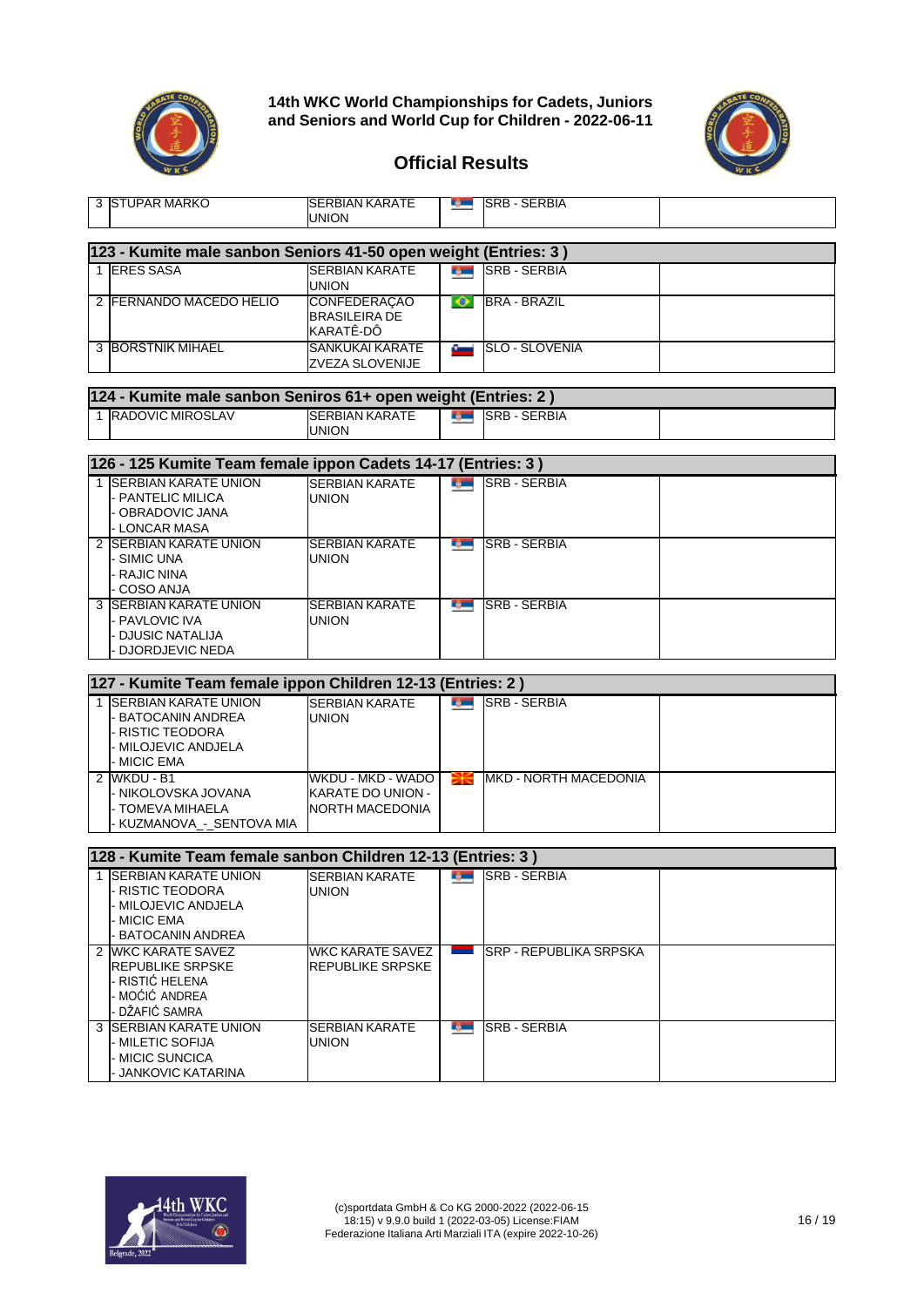



| 129 - Kumite Team female sanbon Seniors 18-40 (Entries: 2)                                                                            |                                                               |               |                        |  |  |
|---------------------------------------------------------------------------------------------------------------------------------------|---------------------------------------------------------------|---------------|------------------------|--|--|
| 1 FEDERAZIONE ITALIANA ARTI<br><b>MARZIALI</b><br>- CORTESI GIULIA<br>- LA BARBERA CARLOTTA<br>- ROMANELLI CLAUDIA<br>- MONNETTI EMMA | <b>FEDERAZIONE</b><br><b>ITALIANA ARTI</b><br><b>MARZIALI</b> | ш             | <b>ITA - ITALY</b>     |  |  |
| 2 SERBIAN KARATE UNION<br>- AJDARPASIC ANISA<br>- MALJANOVIC DZEJLA<br>RANDJELOVIC ANA                                                | SERBIAN KARATE<br><b>UNION</b>                                | r gan         | <b>SRB - SERBIA</b>    |  |  |
| 130 - Kumite Team male ippon Cadets 14-17 (Entries: 3)                                                                                |                                                               |               |                        |  |  |
| 1 SERBIAN KARATE UNION<br>- MARINKOVIC MATIJA<br>- SIMIC LAZAR<br>- LJUBOJA MILOS<br>- MIKIC PETAR                                    | <b>SERBIAN KARATE</b><br><b>UNION</b>                         |               | <b>REAL SRB-SERBIA</b> |  |  |
| 2 SERBIAN KU<br>- COSIC NEMANJA<br>- SAVIC NEMANJA                                                                                    | <b>SERBIAN KARATE</b><br><b>UNION</b>                         | nj m          | <b>SRB - SERBIA</b>    |  |  |
| <b>3 ISERBIAN KARATE UNION</b><br>- MLADENOVIC DUSAN<br>- UTVIC LUKA<br>- MARINKOVIC IGOR<br><b>BOGOVAC VIKTOR</b>                    | <b>SERBIAN KARATE</b><br><b>UNION</b>                         | ng m          | <b>SRB - SERBIA</b>    |  |  |
| 131 - Kumite Team male ippon Children 12-13                                                                                           |                                                               |               |                        |  |  |
| 1 <b>ISERBIAN KARATE UNION</b><br>- IGNJATOVIC VELJKO<br>- COSO ANDREJ<br>- PETKOVIC FILIP<br><b>NIKOLIC NEMANJA</b>                  | <b>SERBIAN KARATE</b><br><b>UNION</b>                         | n yw y        | SRB - SERBIA           |  |  |
| 132 - Kumite Team male sanbon Cadets 14-15                                                                                            |                                                               |               |                        |  |  |
| 1 SERBIAN KU<br>- LJUBOJA MILOS<br>- MARINKOVIC MATIJA<br>- MIKIC PETAR<br><b>SIMIC LAZAR</b>                                         | <b>SERBIAN KARATE</b><br><b>UNION</b>                         | n yw y        | SRB - SERBIA           |  |  |
| 133 - 132 Kumite Team male sanbon Cadets 14-17 (Entries: 2)                                                                           |                                                               |               |                        |  |  |
| 1 SERBIAN KARATE UNION<br>- LJUBOJA MILOS<br>SIMIC LAZAR<br><b>MIKIC PETAR</b><br>- MARINKOVIC MATIJA                                 | <b>SERBIAN KARATE</b><br><b>UNION</b>                         | <b>Barnet</b> | <b>SRB - SERBIA</b>    |  |  |
| 2 FEDERAZIONE ITALIANA ARTI<br><b>MARZIALI</b><br>- MANCINI FEDERICO<br>- CORNELI GABRIELE<br><b>CATANIA SAMUELE</b>                  | <b>FEDERAZIONE</b><br><b>ITALIANA ARTI</b><br><b>MARZIALI</b> |               | <b>THE ITA-ITALY</b>   |  |  |

| 134 - Kumite Team male sanbon Seniors 18-40 (Entries: 3) |                              |                                        |                                |                 |  |  |
|----------------------------------------------------------|------------------------------|----------------------------------------|--------------------------------|-----------------|--|--|
|                                                          | <b>ISERBIAN KARATE UNION</b> | <b>ISERBIAN KARATE</b><br><b>UNION</b> | <u>and the second property</u> | I ISRB - SERBIA |  |  |

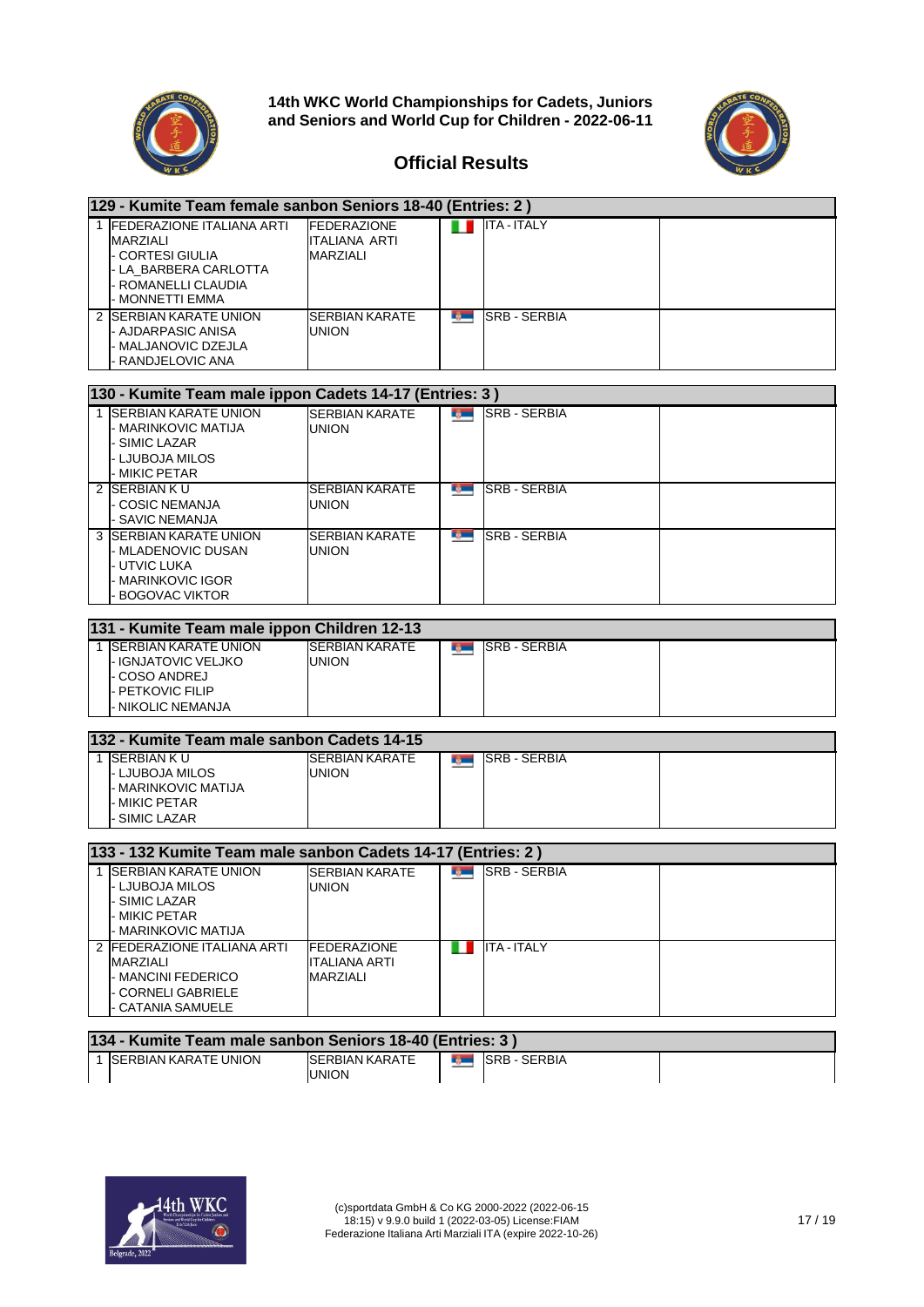



|     | - PEPIC SEMIR<br>- MAKIC MARKO<br>- CALOVIC MARKO                                                                                     |                                                          |   |                     |  |
|-----|---------------------------------------------------------------------------------------------------------------------------------------|----------------------------------------------------------|---|---------------------|--|
|     | 2 FEDERAZIONE ITALIANA ARTI<br><b>MARZIALI</b><br>UNGREDDA MARIO<br><b>SCHINGARO MARCO</b><br>PASQUINI MATTIA<br>MENOLASCINA GIUSEPPE | <b>FEDERAZIONE</b><br>ITALIANA ARTI<br>MARZIALI          |   | <b>ITA - ITALY</b>  |  |
|     | 3 CONFEDERAÇÃO BRASILEIRA<br>DE KARATE-DO<br>- TIAGO MINHOLI JOSÉ<br>PEZZONIA JUNIOR NICOLA                                           | <b>CONFEDERACAO</b><br><b>BRASILEIRA DE</b><br>KARATÊ-DÔ | ∙ | <b>BRA - BRAZIL</b> |  |
| 10C | $ADE$ Mived contrar lumits Team Caniana 40, 40 (Entricated)                                                                           |                                                          |   |                     |  |

| 136 - 135 Mixed sanbon kumite Team Seniors 18-40 (Entries: 2)                                                                                                            |                                                         |  |                    |  |  |  |  |
|--------------------------------------------------------------------------------------------------------------------------------------------------------------------------|---------------------------------------------------------|--|--------------------|--|--|--|--|
| 1 <b>IFEDERAZIONE ITALIANA ARTI</b><br><b>MARZIALI</b><br>- UNGREDDA MARIO<br>- MENOLASCINA GIUSEPPE<br>- LA BARBERA CARLOTTA<br>- CORTESI GIULIA<br>- ROMANELLI CLAUDIA | <b>IFEDERAZIONE</b><br>ITALIANA ARTI<br><b>MARZIALI</b> |  | <b>ITA - ITALY</b> |  |  |  |  |
| 2 FEDERAZIONE ITALIANA ARTI<br>MARZIALI<br>- SCHINGARO MARCO<br>- MONNETTI EMMA<br>- GIANNINI MARTINA<br>- PASQUINI MATTIA                                               | <b>IFEDERAZIONE</b><br>ITALIANA ARTI<br><b>MARZIALI</b> |  | <b>ITA-ITALY</b>   |  |  |  |  |

| 137 - 042 - 053 Mixed Kata Team Wado-Shoto Cadet 14-17 (Entries: 4 )                                               |                                                 |                |                      |  |  |  |  |
|--------------------------------------------------------------------------------------------------------------------|-------------------------------------------------|----------------|----------------------|--|--|--|--|
| <b>FEDERAZIONE ITALIANA ARTI</b><br>MARZIALI<br>- CORNELI GABRIELE<br>- CATANIA SAMUELE<br><b>MANCINI FEDERICO</b> | <b>FEDERAZIONE</b><br>ITALIANA ARTI<br>MARZIALI |                | $ITA - ITALY$        |  |  |  |  |
| 2 SERBIAN KARATE UNION<br><b>ISIDOROVIC LAURA</b><br>SIMIC LAZAR<br>DJORDJEVIC KRISTINA                            | <b>SERBIAN KARATE</b><br><b>UNION</b>           | <b>COMPOS</b>  | <b>ISRB - SERBIA</b> |  |  |  |  |
| 3 ISERBIAN KARATE UNION<br>- MILOVANOVIC MILICA<br>- JOVANOVIC MILICA<br>- MLADENOVIC EMINA                        | <b>ISERBIAN KARATE</b><br><b>UNION</b>          | <b>Tyler</b>   | <b>ISRB - SERBIA</b> |  |  |  |  |
| 3 SERBIAN K U<br>- MIKIC PETAR<br><b>STOJIC SOFIJA</b><br><b>MILUTINOVIC MIJAT</b>                                 | ISERBIAN KARATE<br><b>UNION</b>                 | <b>COMPANY</b> | <b>ISRB - SERBIA</b> |  |  |  |  |

| 139 - 138 Mixed Team Shotokan Children Kata 10-13 (Entries: 2)                                            |                                             |    |                         |  |  |  |  |  |
|-----------------------------------------------------------------------------------------------------------|---------------------------------------------|----|-------------------------|--|--|--|--|--|
| 1 IWKC KARATE SAVEZ<br><b>IREPUBLIKE SRPSKE</b><br>- ĐURIĆ VLADIMIR<br>- RISTIĆ HELENA<br>- DUŠANIĆ LAZAR | WKC KARATE SAVEZ<br><b>REPUBLIKE SRPSKE</b> |    | ISRP - REPUBLIKA SRPSKA |  |  |  |  |  |
| 2 SERBIAN KARATE UNION<br>- SAVKOVIC MAGDALENA<br>- KOJADINOVIC OGNJEN<br>POPOVIC ILIJA                   | SERBIAN KARATE<br><b>UNION</b>              | L, | <b>SRB-SERBIA</b>       |  |  |  |  |  |